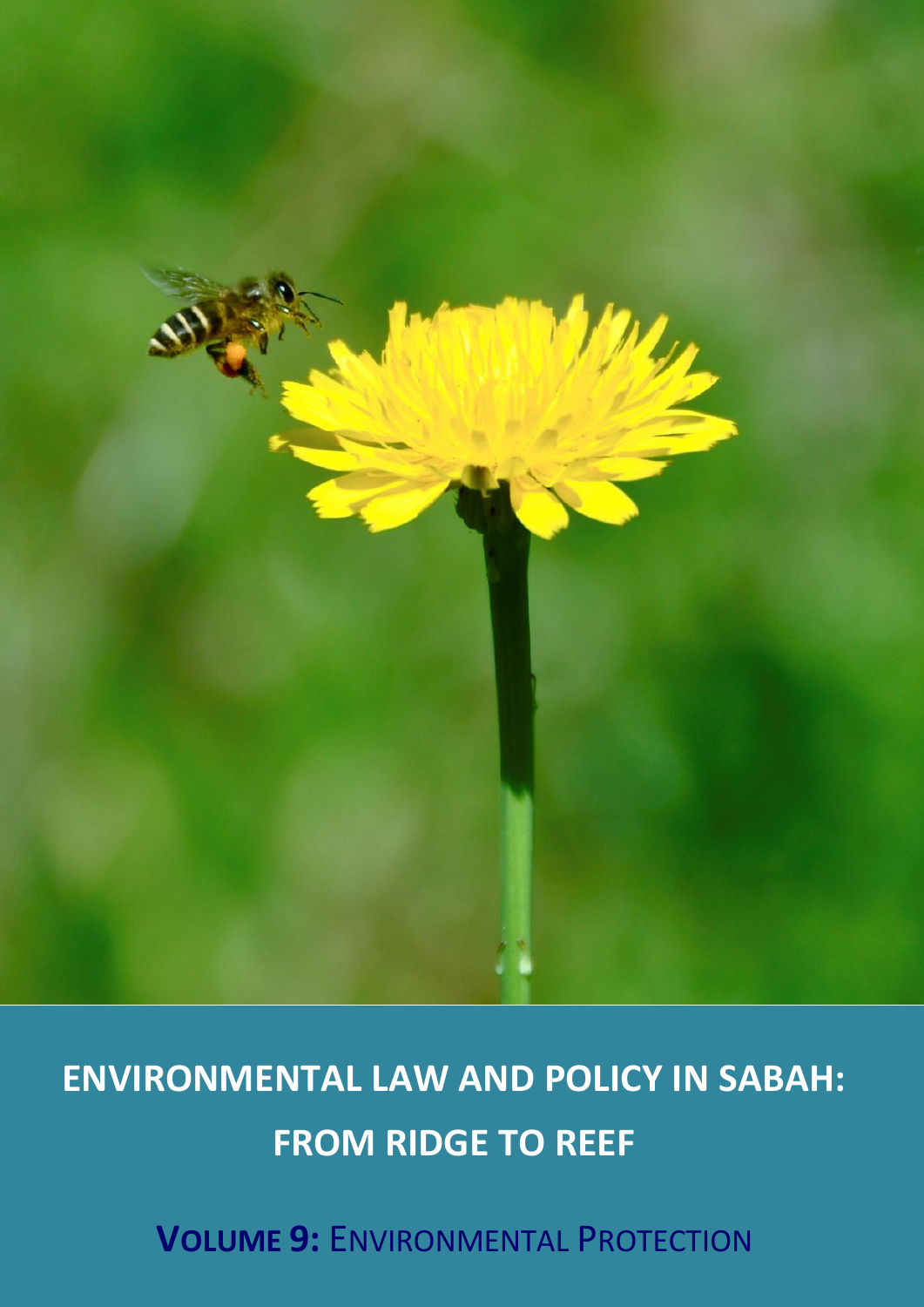## DRAFT FOR PEER REVIEW

#### **Disclaimer, Acknowledgements and Call for Inputs**

**Disclaimer:** This legal brief is intended as a means to engage with the relevant law and policy, and should not replace a thorough reading of the official documents themselves, which can be found online.

**Acknowledgements:** The authors have striven to provide an easily accessible and accurate overview of the law. Many thanks to the anonymous reviewers who have provided their inputs.

**Call for inputs:** We welcome further comments on content, format, and the brief's potential development and uses. Please email Holly Jonas (holly@foreversabah.org) and Harry Jonas (harry@foreversabah.org).

**Citation:** Forever Sabah, 2015 (draft for peer review). *Environmental Law and Policy in Sabah: From Ridge to Reef. Volume 9: Environmental Protection*. Forever Sabah: Malaysia.

**Cover photo:** Harry Jonas

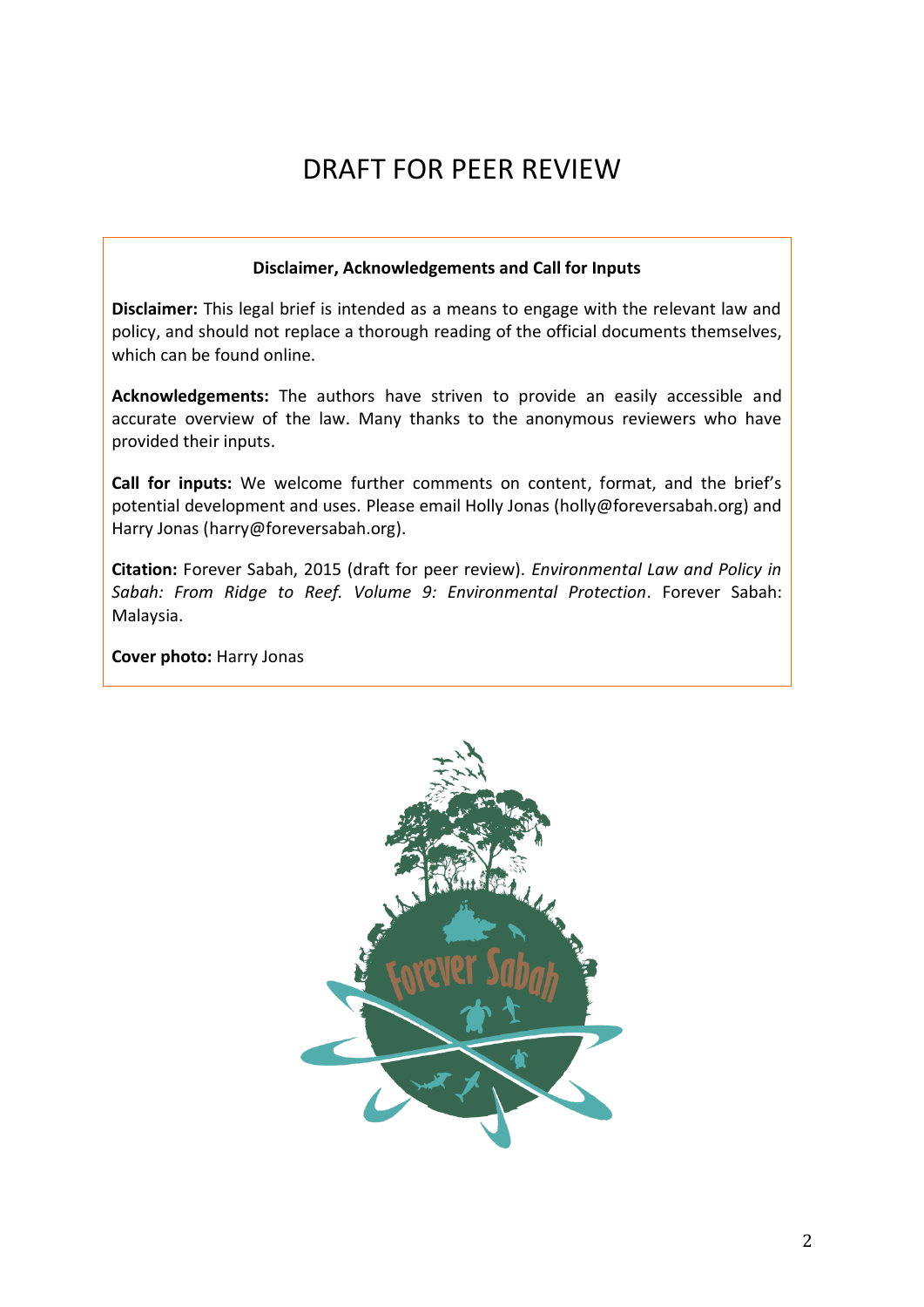## **OVERVIEW**

Although there are other Sabahan and Federal laws that address specific issues relevant to the protection of elements of the environment, such as Parks and Forest Reserves, these laws are developed in detail in separate legal briefs. This legal brief focuses on the Environment Protection Enactment and related legislation.

There are five main pieces of legislation that together provide the overarching regulatory framework on environmental protection in Sabah. These laws include:

- Environment Protection Enactment (2002),
- Environment Protection (Prescribed Activities) Order 2005,
- Environment Protection (Prescribed Activities) (Environment Impact Assessment) Order 2005,
- Land Acquisition Ordinance (1950), and
- Ports and Harbours Enactment (2002).

In addition to the Sabah laws listed above, the following Federal legislation regulates environmental protection in Malaysia:

Environmental Quality Act (1974).

The next sections of this legal brief provide an overview of each law, the details of the institutional arrangements, and the relevant case law relating to Sabah's environment. With the exception of the Environmental Protection Enactment and the Environment Protection Orders, all laws referenced in this brief are set out in chronological order and do not reflect the order of importance.

### 1. ENVIRONMENT PROTECTION ENACTMENT

#### **Purpose**

<u>.</u>

The *Environment Protection Enactment (2002)* was established to protect Sabah's environment, with an emphasis on managing pollution on Sabah's land and natural resources.<sup>1</sup> The *Environment Protection Enactment* repealed the *Conservation of Environment Enactment (1996)*.

#### **Environment Regulation**

The *Environment Protection Enactment* provides the foundation for the implementation of policies and plans regulating activities potentially harmful to the environment.

<sup>1</sup> Environment Protection Enactment, 2002.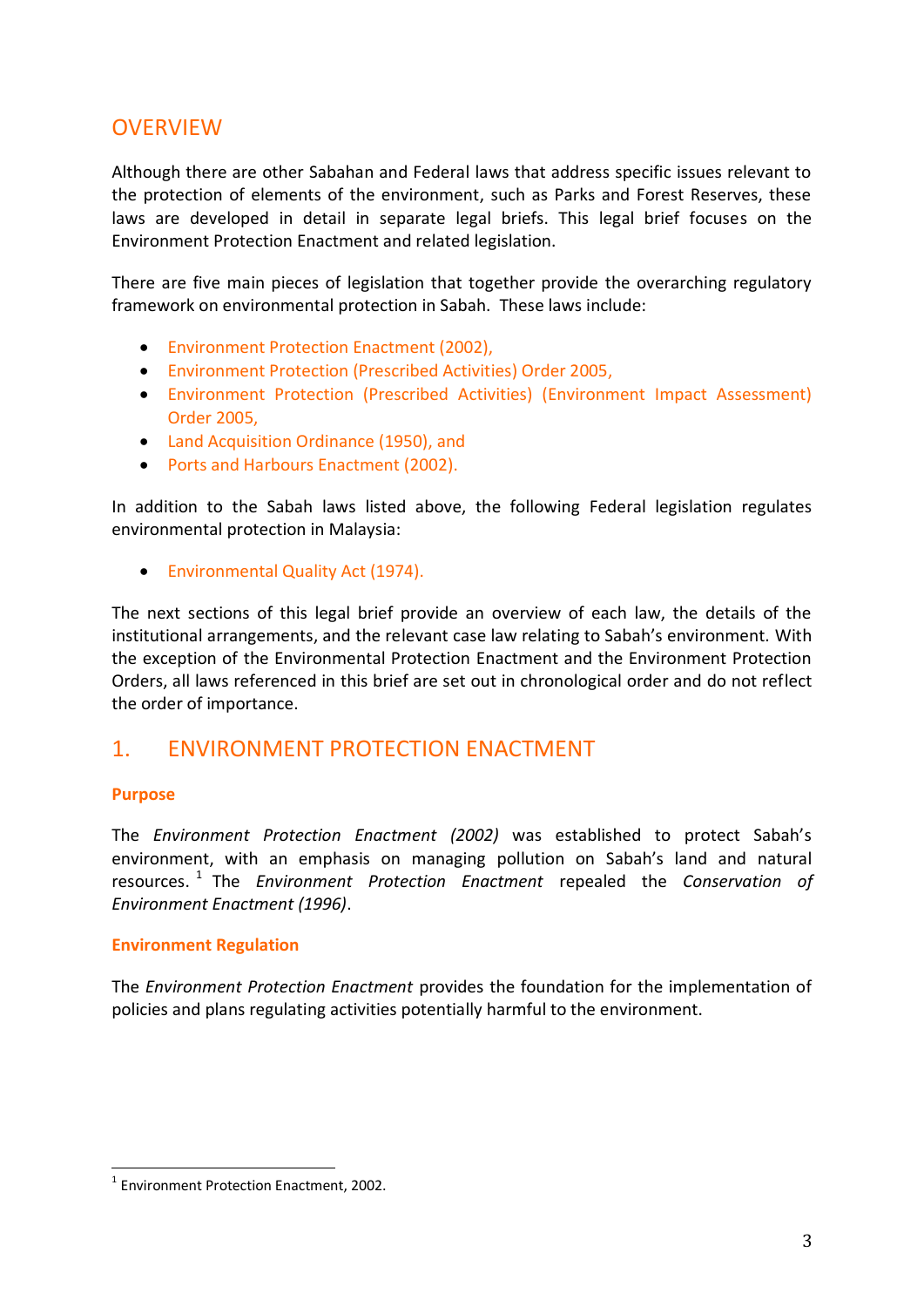#### **Environment**

The term *Environment* is defined to include any of the following meanings:

- *a.* The external physical surroundings and conditions influencing development and growth of people, animals or plants and includes social, living or working conditions,
- *b.* All natural and physical resources,
- *c.* Ecosystems, which may include people and communities, and
- *d.* Amenity, aesthetic and cultural values. <sup>2</sup>

#### **Pollution**

In ensuring protection of the Environment, the *Environment Protection Enactment* provides for the regulation and management of Pollution. The term *Pollution* is defined as an activity that adversely alters the Environment through the acts of discharging, emitting or disposing of waste or Pollutants. Pollutants or waste that create harm or a hazard to the public health and safety or welfare to people may be subject to regulation.<sup>3</sup> Beyond regulating the potentially hazardous impact of Pollution imposed on the human population, the Enactment regulates Pollution threats towards animals, birds, fish, aquatic life or plants.<sup>4</sup>

Pollutants include substances that take the form of any liquid, solid, gas or microorganisms and create an adverse impact on the environment, whether directly or indirectly.<sup>5</sup>

#### **Pollutants**

<u>.</u>

Substances with any of the following characteristics qualify as a Pollutant, including:

- Adversely alters the quality of any environment,
- Poses a hazardous or potentially hazardous threat to health and safety,
- Creates an adverse impact on the environment by altering the temperature or the physical, biological characteristic and quality of the environment, or
- Generates intolerable odours, noise or radioactivity.<sup>6</sup>

#### **Environmental Protection Plans and Programmes**

#### *a. Purpose of Plans and Programmes*

Environment Protection Plans and Programmes may be established under this Enactment to address environmental protection in areas where environment pollution is significant or

<sup>&</sup>lt;sup>2</sup> Environment Protection Enactment 2002, Section 2.

<sup>&</sup>lt;sup>3</sup> Environment Protection Enactment 2002, Section 2.

<sup>4</sup> Environment Protection Enactment 2002, Section 2.

<sup>5</sup> Environment Protection Enactment 2002, Section 2.

<sup>6</sup> Environment Protection Enactment 2002, Section 2.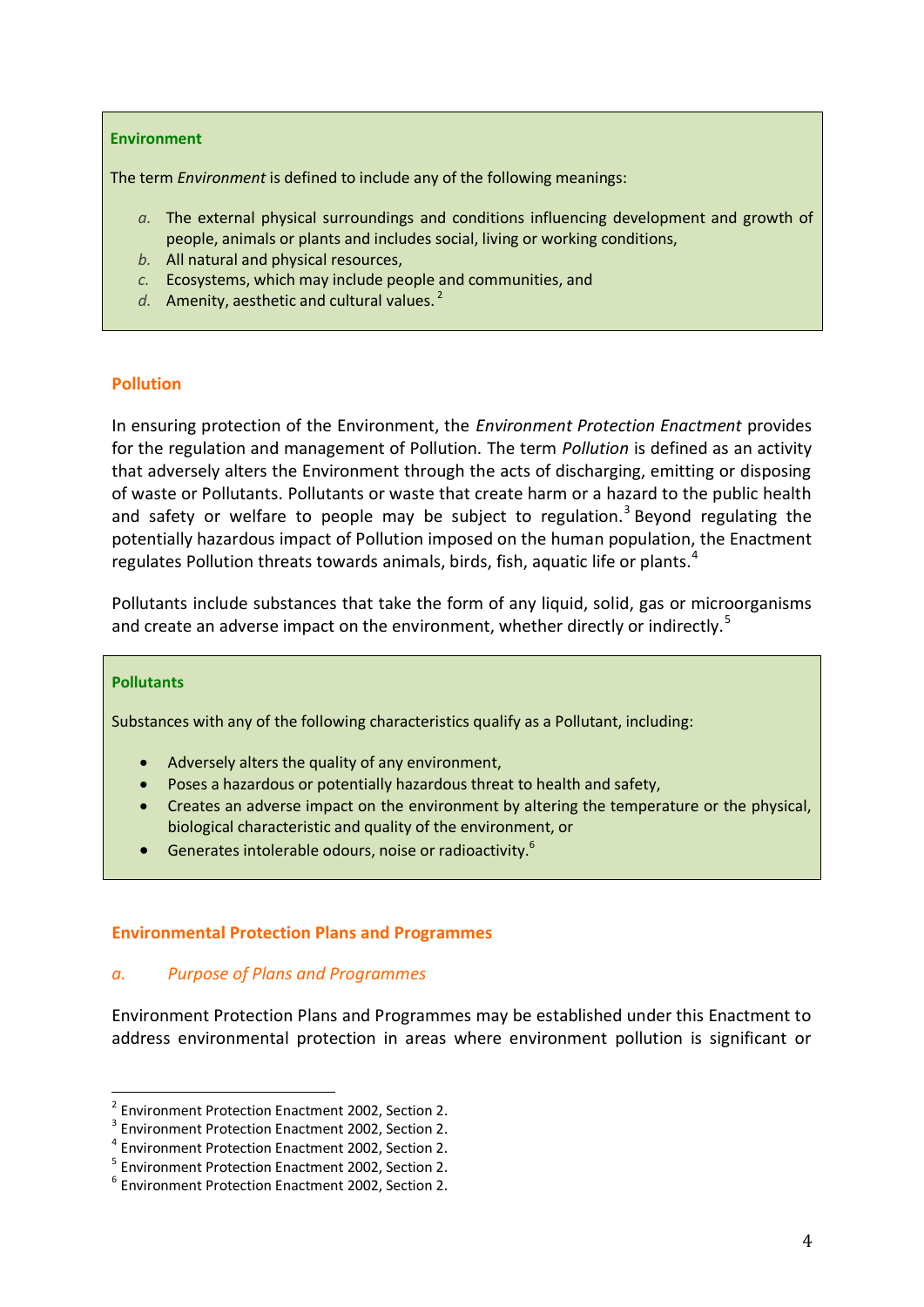likely to become significant due to a rapid concentrated growth of populations or human activity in an area.<sup>7</sup>

Any substance or activity that poses a significant risk to the Environment may also be regulated through the development of policies and programmes.<sup>8</sup>

#### **Significant**

The term *significant* is measured by the adverse impact an activity has on the environment, based on any of the following criteria:

- a. Magnitude of the effect in relation to the spatial boundaries,
- b. Permanence of the effect,
- c. Irreversibility of the effect,
- d. Cumulativeness over time of the effect, or
- e. Risks of the effect in relation to health and safety.<sup>9</sup>

#### *b. Environment Protection Action Plans*

Areas designated for environmental protection must be established in conjunction with an Environmental Protection Action Plan.<sup>10</sup> This Enactment requires for all Environmental Protection Action Plans to be developed under the framework of a system that utilizes an integrated management approach for environmental protection.

In addition to factoring into the significance of a problem to an area, the integrated management approach should factor in economic, social and environmental conditions into an Environment Protection Action Plan, such as:

- The methods to control pollution from its origin,
- The obtainment and acquisition of land, materials, equipment, tools and appliances necessary for the construction, installation, improvement, modification, repair, maintenance and operation of environment protection facilities,
- Inspection, monitoring and control of pollution, and
- Lists of the costs, charges and expenses needed to carry out the environmental protection action plan.<sup>11</sup>

#### *c. Environmental Protection Area*

<u>.</u>

The Minister of Tourism, Culture and Environment, who serves as the Chairman of the Environment Protection Council has the right to convert both alienated and unalienated

 $<sup>7</sup>$  Environment Protection Enactment 2002, Section 10; The Enactment does not provide a definition for</sup> Programmes.

 $^8$  Environment Protection Enactment 2002, Section 24(1)(i).

<sup>&</sup>lt;sup>9</sup> Environment Protection Enactment 2002, Section 10.

<sup>&</sup>lt;sup>10</sup> Environment Protection Enactment 2002, Section 10(2).

 $11$  Environment Protection Enactment 2002, Section 10(3).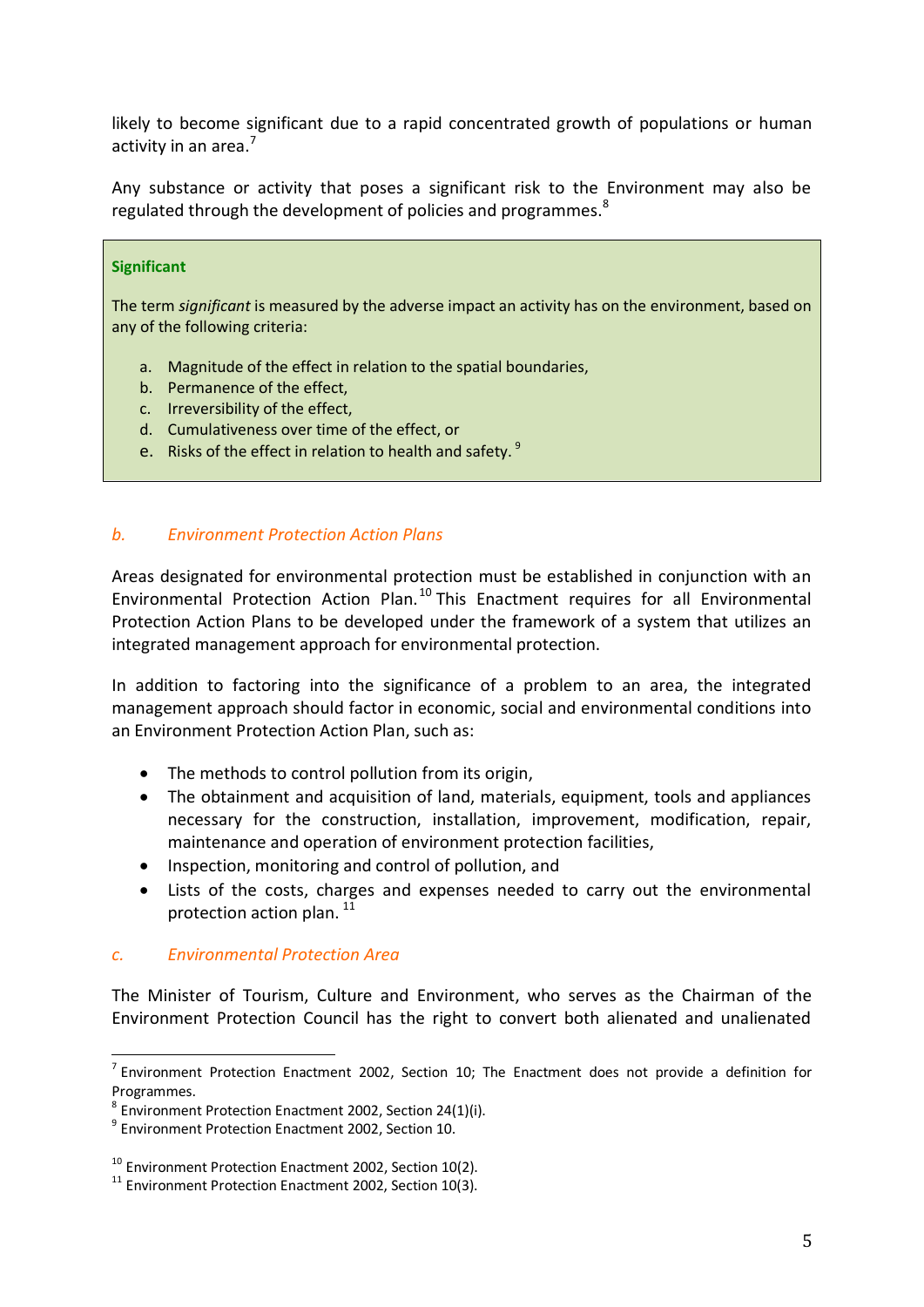land into an Environmental Protection Area. Research is unable to determine how lands converted under this Enactment have been managed or controlled after designation as an Environmental Protection Area.

Notably, the Land Acquisition Ordinance (see below) allows the State to convert alienated land to State land for a public purpose.

#### *d. Prescribed Activities*

Selected development activities that are determined to have a significant adverse effect on the Environment may be identified as a Prescribed Activity in the *Gazette*. <sup>12</sup> Prescribed Activities are listed in the subsidiary legislation of the Environmental Protection Enactment, identified as the Environment Protection Enactment (Prescribed Activities) Order 2005, discussed below.

For any non-prescribed activity, the Director may still require an Environmental Impact Assessment Report ("EIA Report") or a Proposal for Mitigation Measures for activities that would likely create an adverse impact on the Environment.<sup>13</sup>

#### *e. Licensing Of Prescribed Activities*

Through notification in the *Gazette,* the Minister is allowed to regulate the types and sizes of Prescribed Activities that cause or are likely to cause pollution*. <sup>14</sup>* A license must be issued for the operation of a Prescribed Activity and is subject to a fee.<sup>15</sup> If there is reasonable basis to believe there was a violation of terms and conditions of a license, the Director also has the authority to revoke a license with given prior notice.<sup>16</sup>

#### f. *Reports relating to Prescribed Activities*

Prior to a person carrying out prescribed activities, a person is required to submit an EIA Report. Alternatively, a person may be required to submit a proposal for mitigation measures in instead of an EIA Report. The Director is responsible for issuing guidelines for the procedures and preparation of an EIA Report. $^{17}$ 

In situations where a prescribed development activity consists of smaller individual projects, applicants may be required to prepare and submit a Master Environmental Impact Assessment Report and seek approval for individual projects at multiple stages.<sup>18</sup> In evaluating whether the environmental protection is provided for under this type of assessment report, the Director may exercise his discretion in approving either an EIA report or a proposal for mitigation measures.<sup>19</sup>

 $12$  Environment Protection Enactment 2002, Section 12(1).

<sup>&</sup>lt;sup>13</sup> Environment Protection Enactment 2002, Section 13.

<sup>&</sup>lt;sup>14</sup> Environment Protection Enactment 2002, Section 17 (1)

<sup>&</sup>lt;sup>15</sup> Environment Protection Enactment 2002, Section 17(2).

<sup>&</sup>lt;sup>16</sup> Environment Protection Enactment 2002, Section 17(3).

<sup>&</sup>lt;sup>17</sup> Environment Protection Enactment 2002, Section 15.

<sup>18</sup> Environment Protection Enactment 2002, Section 12C.

<sup>19</sup> Environment Protection Enactment 2002, Section 12D.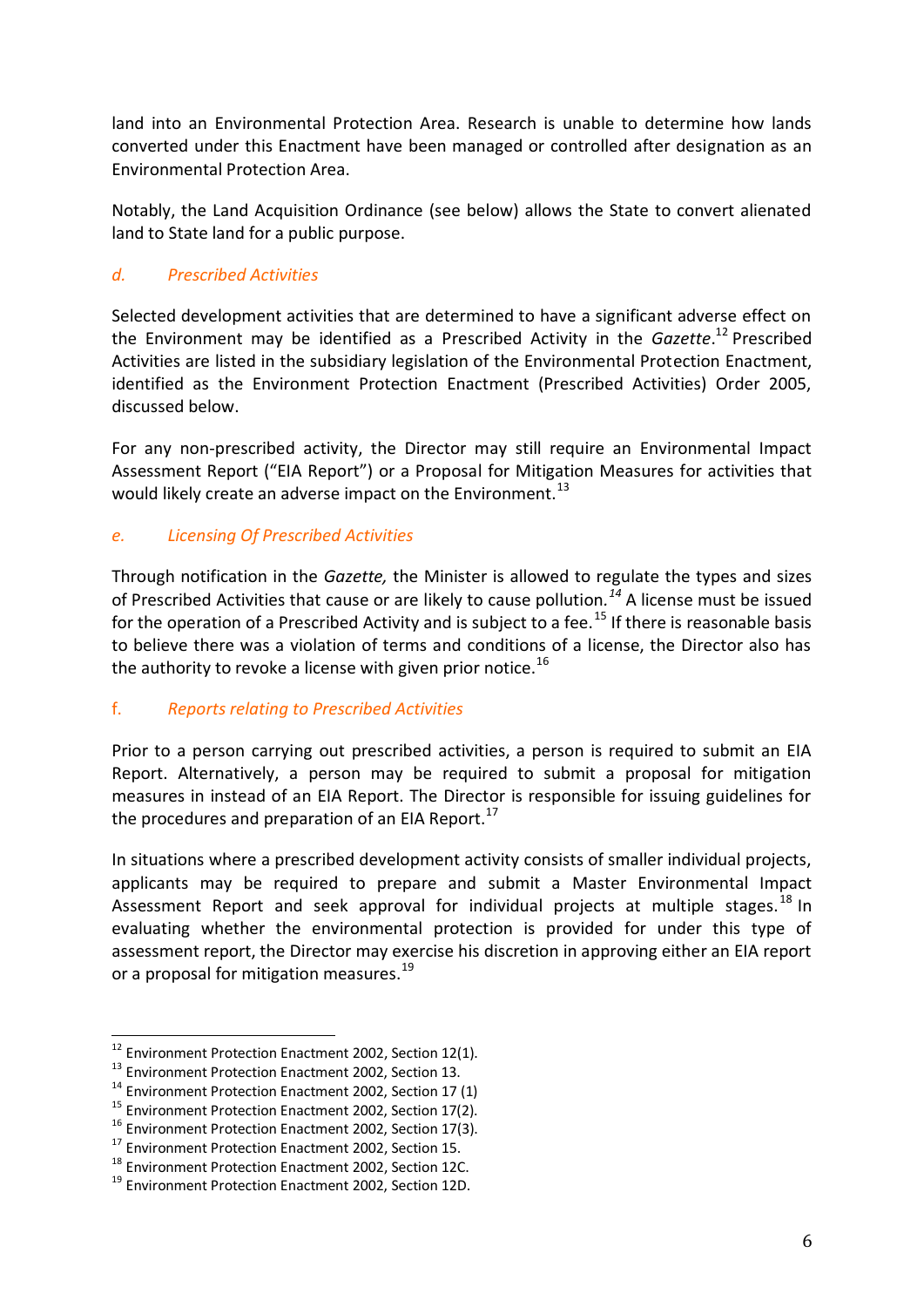The prescribed activities that require an EIA report or proposal for mitigation measure are listed fully in **Annex I**.

#### *g. Environmental Hazard Zone*

Areas that are polluted or pose a significant risk to human health and safety or the Environment may be gazetted as an Environmental Hazard Zone.<sup>20</sup> Within or around these zones, restrictions may be imposed to reduce the threat of an environmental hazard.<sup>21</sup> The Minister is authorized to revoke portions of or an entire Environmental Hazard Zone once the necessary restrictions are no longer required in an area. $^{22}$ 

#### *h. Other Measures for Protection of the Environment*

To carry out environmental protection objectives, the Director may exercise his authority to implement necessary measures or conditions to prevent or mitigate activities that pose an adverse effect on the Environment. The measures for protection may include regulations on activities such as: the use or cultivation of land; land reclamation; cutting of treats; excavation in water courses; or activities relating to production, storage, treatment or disposal of waste. $^{23}$ 

#### **Restricted Activities**

#### *a. Regulation*

In addition to regulating Prescribed Activities, the Director of the Environment Protection Department ("the Director") may place requirements and restrictions on any activity that creates a significant adverse effect on the Environment. The Enactment regulates the activities, including the use of land, activities along the coastal area, activities affecting the bed of a lake or river, activities affecting water, the discharge of pollutants and activities affecting vegetation.<sup>24</sup> Some of the restrictions on activities that have or are likely to have a significant adverse effect on the Environment are described below. The Director is also authorized to exempt the Government from restrictions and requirements under this Enactment for research purposes. 25

#### *b. Use Of Land*

<u>.</u>

Land cannot be used in a way that has or is likely to have a significant adverse effect on the Environment.<sup>26</sup>

<sup>&</sup>lt;sup>20</sup> Environment Protection Enactment 2002, Section 18 (1).

<sup>21</sup> Environment Protection Enactment 2002, Section 18(2).

<sup>&</sup>lt;sup>22</sup> Environment Protection Enactment 2002, Section 18(3).

<sup>&</sup>lt;sup>23</sup> Environment Protection Enactment 2002, Section 20.

<sup>&</sup>lt;sup>24</sup> Environment Protection Enactment 2002, Section 28-33.

<sup>&</sup>lt;sup>25</sup> Environment Protection Enactment 2002, Section 36.

<sup>&</sup>lt;sup>26</sup> Environment Protection Enactment 2002, Section 28.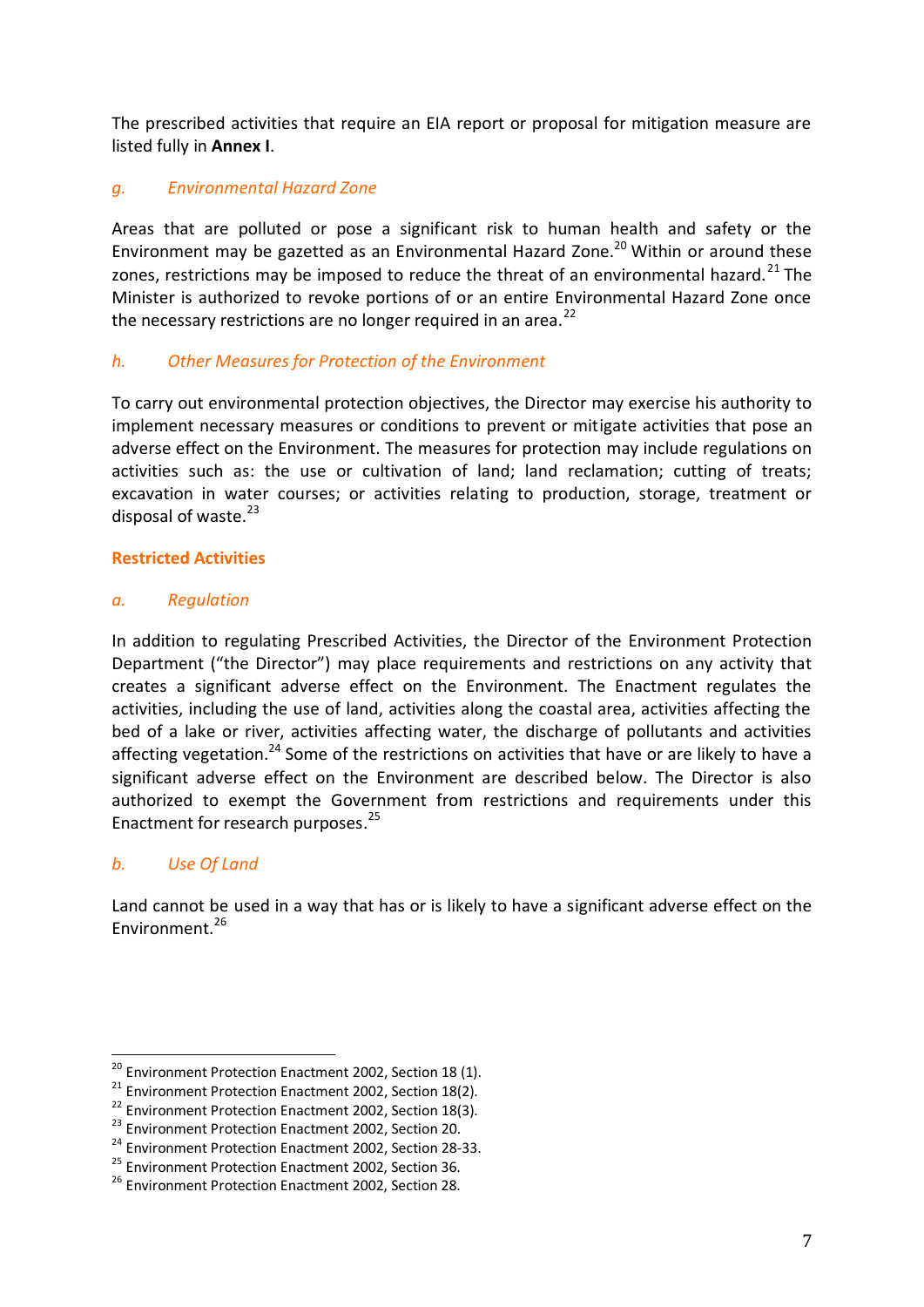#### **Restrictions on the Use of Land**

- *a.* Any alteration, erection, extension, placement, removal, use or demolition of any structure or part of any structure in, on, under or over the land,
- *b.* Any excavation, drilling, tunneling or other disturbance of the land,
- *c.* Any destruction of, damage to or disturbance of the habitats of plants or animals in, on or under the land,
- *d.* Any deposit of any pollutant in, on or under the land, or
- e. Any entry of any pollutant onto, or passing across, the surface of the land.<sup>27</sup>

#### *c. Activities Along Coastal Area*

Along coastal areas, restrictions are placed on activities that are carried out in a manner that has or is likely to have a significant adverse effect on the Environment, including:

- The act of reclaiming or draining any foreshore or seabed,
- Altering, erecting, demolishing, placemen, reconstructing or removal any structure or any part of a structure that is fixed in, on, under or over any foreshore or seabed,
- Damaging, destroying or disturbing any foreshore or seabed by excavating, drilling or tunnelling in a manner that has or is likely to have a significant adverse effect on the foreshore or seabed, or
- Depositing any Pollutant in, on or under any foreshore or seabed.  $^{28}$

#### *d. Activities Affecting Bed Of Lake Or River*

Activities that are performed in a manner that has or is likely to have a significant adverse effect in, on, under or over the bed of the river or lake are also restricted.<sup>29</sup> The activities restricted in a coastal area are similarly regulated in, on, under or over the bed of the river or lake.<sup>30</sup> In addition to the restrictions listed above, this provision also regulates the following:

- The act of entering or passing across the bed of any river or lake, and
- The damaging, destroying, or removing any part of any plant or the habitats of any plant or animal in, on or under the bed of any lake or river.  $31$

#### *e. Discharge Of Pollutants*

<u>.</u>

The Environment Protection Enactment further regulates the introduction of harmful Pollutants into the Environment.<sup>32</sup> Pollutants cannot be deposited into the water or onto or

<sup>&</sup>lt;sup>27</sup> Environment Protection Enactment 2002, Section 28.

<sup>&</sup>lt;sup>28</sup> The lawful harvesting of any plant or animal as recognized under any written law is allowed. The Environment Protection Enactment 2002, Section 29(c).

<sup>&</sup>lt;sup>29</sup> Environment Protection Enactment 2002, Section 30.

<sup>&</sup>lt;sup>30</sup> Environment Protection Enactment 2002, Section 29.

<sup>&</sup>lt;sup>31</sup> Environment Protection Enactment 2002, Section 30.

<sup>&</sup>lt;sup>32</sup> Environment Protection Enactment 2002, Section 32 (a).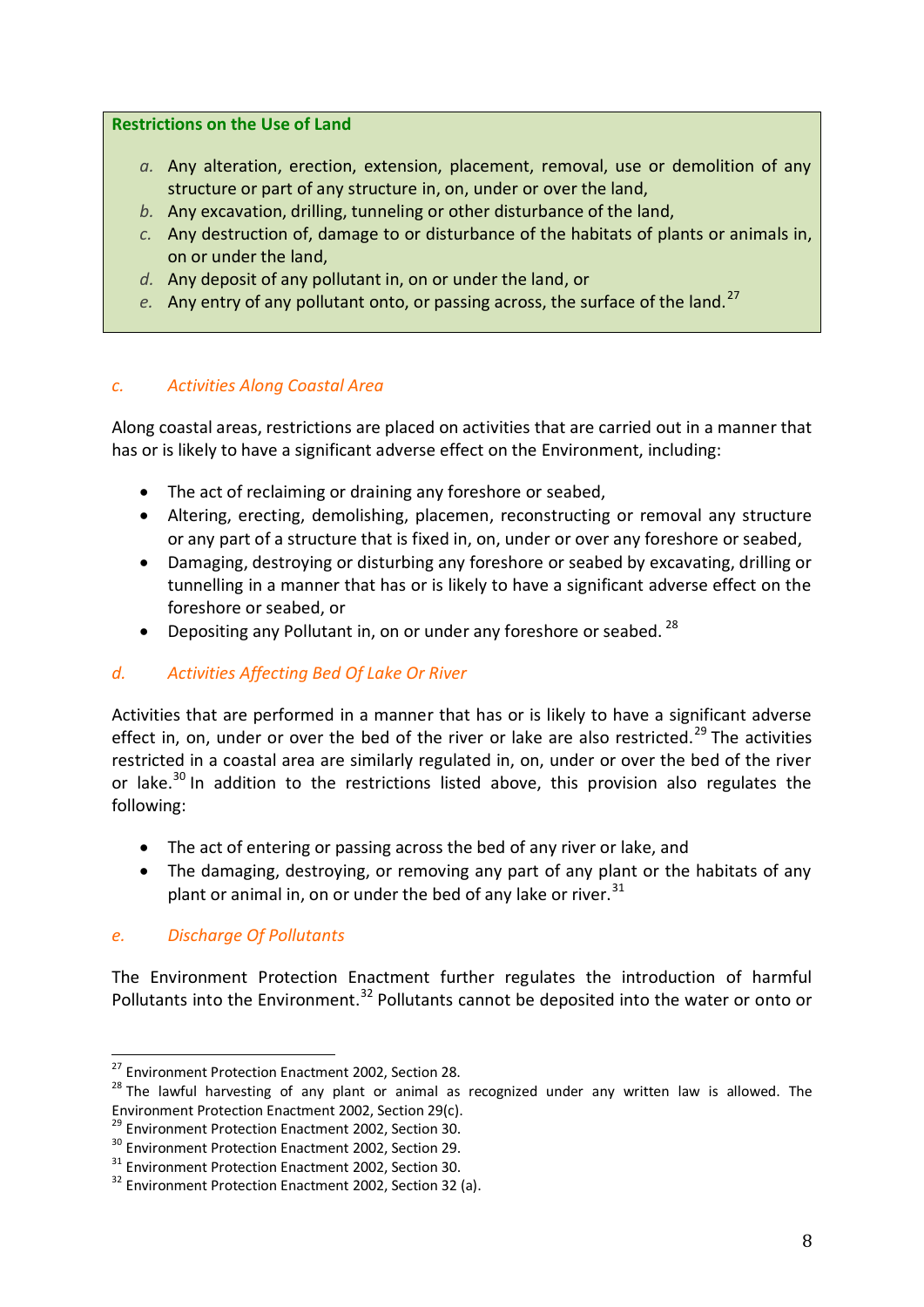into any land under any circumstances that will allow a pollutant to enter the water.<sup>33</sup> Pollutants derived from an agricultural premise, industrial premise or any other premises and discharged into air or land are also restricted if it has or is likely to have a significant adverse effect on the Environment.

#### *f. Mitigation Efforts*

Regardless of whether an activity is licensed or authorized under the Enactment, every person is required to take proactive measures to avoid, remedy or mitigate the adverse effect on the Environment that is created by any activity that person carries out.<sup>34</sup>

#### **Enforcement and Ancillary Powers**

#### *a. Abatement Notice*

The Director is authorized to issue an Abatement Notice to persons who act in violation of the provisions of the Enactment. An Abatement Notice may further issued for activities which is or likely to be "obnoxious, dangerous, offensive or objectionable" at a level of creating likelihood of an adverse effect on the Environment.<sup>35</sup> A Director is authorized to issue an Abatement Notice with reasonable grounds.<sup>36</sup> If a person fails to abide by the Abatement Notice, the Director may intervene and carry out the terms of the Abatement Notice.<sup>37</sup> The costs needed to carry out the abatement by the Department will be considered debt owed by a person.<sup>38</sup> A person who fails to abide by an Abatement Notice is liable for a maximum fine up to 50,000 ringgit. $39$ 

#### *b. Inspection of Premises*

<u>.</u>

Under the written permission of the Director, an environmental enforcement officer is authorized during reasonable times and with reasonable cause to enter and inspect any place, premise or structure to determine compliance with provisions of the Environment Protection Enactment, including compliance with an abatement notice.<sup>40</sup> An exception is made for entry into a dwelling house.<sup>41</sup>

An environmental officer may enter premises to carry out investigative activities such as: taking samples of water, air, soil or organic matter; taking samples of pollutants; examining equipment or industrial plant on a premise; or examining book records or document on a premise relating to equipment or emission of substances from inspected premises<sup>42</sup>The

<sup>&</sup>lt;sup>33</sup> Environment Protection Enactment 2002, Section 32(b).

<sup>&</sup>lt;sup>34</sup> Environment Protection Enactment 2002, Section 35.

<sup>&</sup>lt;sup>35</sup> Environment Protection Enactment 2002, Section 37.

<sup>&</sup>lt;sup>36</sup> Environment Protection Enactment 2002, Section 37(3).

<sup>&</sup>lt;sup>37</sup> Environment Protection Enactment 2002, 37(6).

<sup>&</sup>lt;sup>38</sup> Environment Protection Enactment 2002, Section 37(3).

<sup>&</sup>lt;sup>39</sup> Environment Protection Enactment 2002, Section 37(8).

<sup>40</sup> Environment Protection Enactment 2002, Section 38.

<sup>41</sup> Environment Protection Enactment 2002, Section 38.

<sup>42</sup> Environment Protection Enactment 2002, Section 38(2).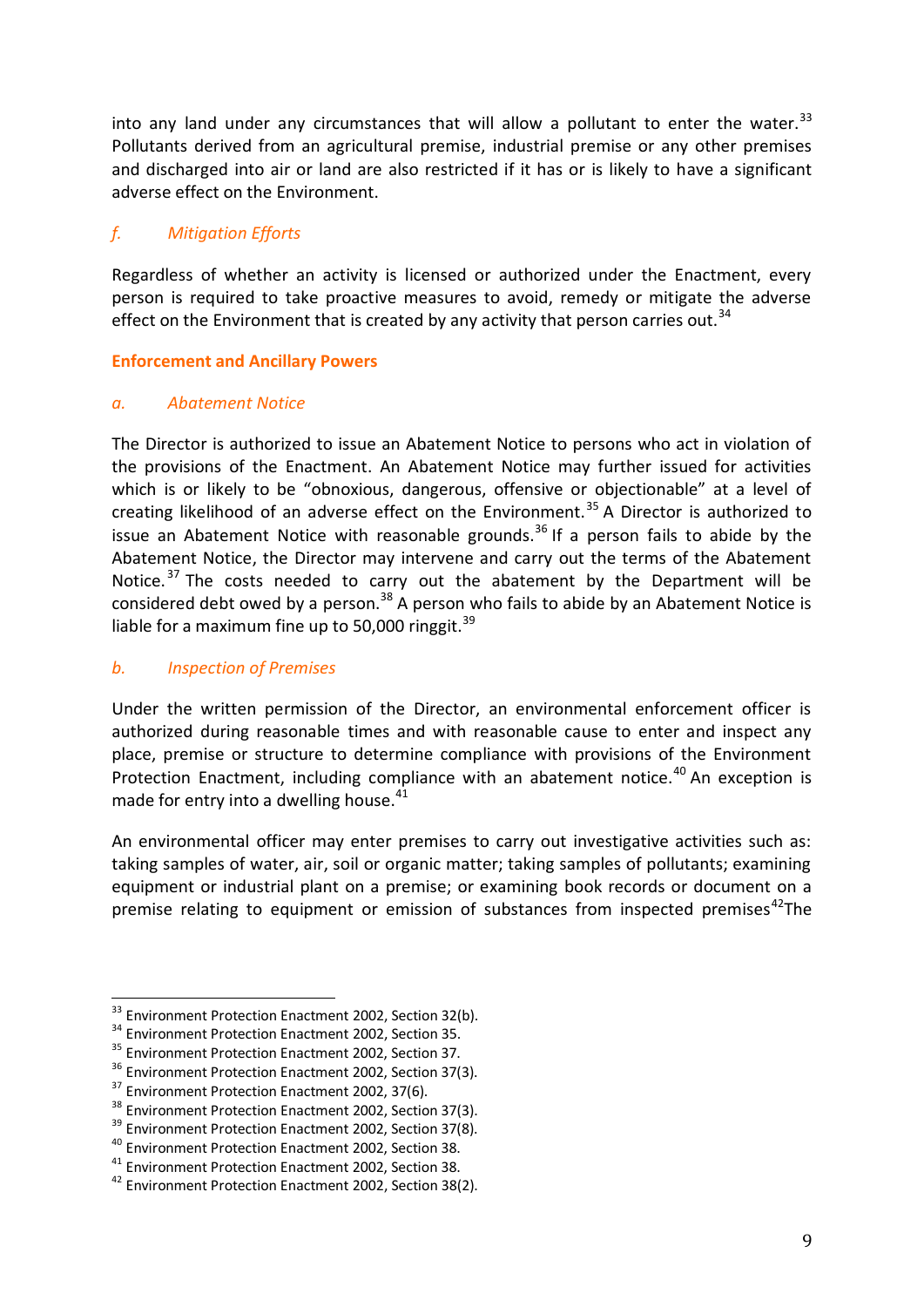Director or Environmental Enforcement Officer may also acquire the assistance of a governmental authority and police station to perform the inspection of premises.<sup>43</sup>

#### *c. Power To Arrest And Seize*

The Director and an authorized Environmental Enforcement Officer possess the power to arrest a person without a warrant, as long as there is a reasonable belief that an offense was committed under the Enactment.<sup>44</sup> A person who is arrested should be brought to the nearest police station or be presented before a Magistrate to be prosecuted under the Criminal Procedure Code.<sup>45</sup>

#### *d. Prosecution Powers*

Only an authorized person, approved in writing by the Public Prosecutor, may conduct a prosecution for violations committed under this Enactment.<sup>46</sup>

#### **Offences and Penalties**

The offences and penalties for committing acts in violation of the Environment Protection Enactment are listed in **Annex II** of this legal brief.

#### **Institutional Arrangement**

#### *a. Environment Protection Department, Sabah*

The Environment Protection Department is under the direction of the Minister of Tourism, Culture and Environment. The Department was renamed from the *Environmental Conservation Department* to the *Environment Protection Department* under the passage of the Environment Protection Enactment in 2002, which replaced the Conservation of Environment Enactment (1996).

The Environment Protection Department was formed to enforce the provisions of the Environment Protection Enactment, and regulates subject matters concerning the Environment. <sup>47</sup> The Environment Protection Department is required to collaborate with the Environment Protection Council to provide advice on strategies and environmental management plans.<sup>48</sup>

The following is a list of some of the programmes and plans developed with the involvement of the Environmental Protection Department and other State agencies:

- Sabah Shoreline Management Plan,
- Capacity Building of the Environmental Conservation Department, and

<sup>&</sup>lt;sup>43</sup> Environment Protection Enactment 2002, Section 38(4).

<sup>44</sup> Environment Protection Enactment 2002, Section 40.

<sup>45</sup> Environment Protection Enactment 2002, Section 45.

<sup>46</sup> Environmental Protection Enactment 2002, Section 45.

<sup>47</sup> Sabah Environment Protection Department, http://www.sabah.gov.my/jpas/en\_index.htm

<sup>48</sup> Sabah Environment Protection Department, http://www.sabah.gov.my/jpas/en\_index.htm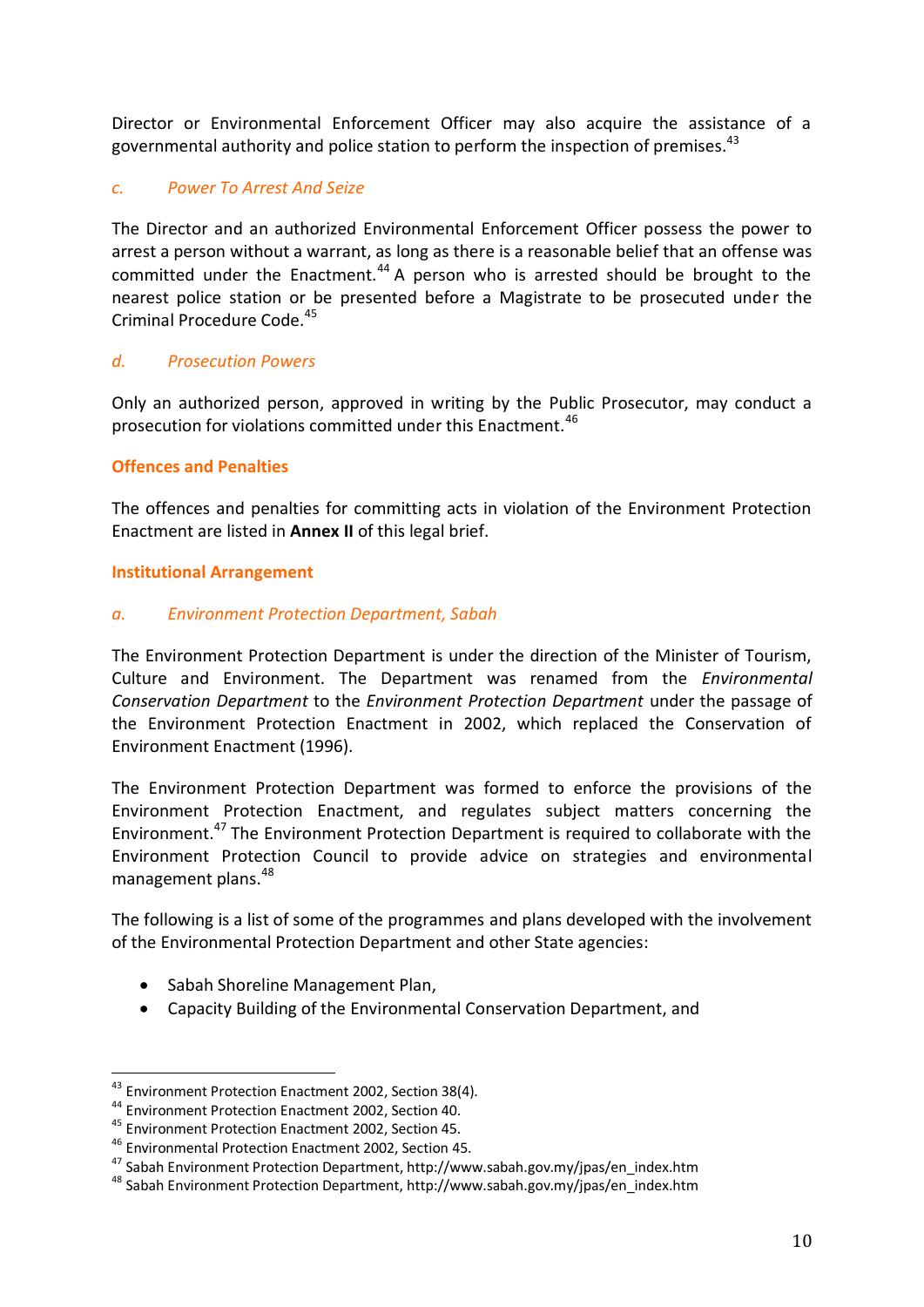$\bullet$  Sabah Biodiversity Project.<sup>49</sup>

The Environmental Protection Department has also been involved in the development of the following papers and plans at the State level:

- Sabah Conservation Strategy, 1992,
- Sabah Master Tourism Plan, 1996, and
- Identification of Potentially Protected Areas (Sabah Biodiversity Conservation Project), 1998.

#### *b. Director of the Environment Protection Department*

The Director is allowed to develop appropriate programmes and policies that are deemed necessary for regulating environmental protection.<sup>50</sup> In addition to carrying out the provisions under the Environment Protection Enactment, the Director's responsibility centers on managing adverse effects on the effect.<sup>51</sup> The Director's functions also extend environmental protection to other related matters, as listed below.

#### **The Director's Functions**

- *a.* Performing any action necessary to protect, conserve, rehabilitate, restore or maintain sound environmental quality,
- *b.* Incorporating measures for environmental protection into the planning of any development activity or utilization of any natural resource,
- *c.* Protect sensitive areas for the conservation of biodiversity and maintenance of environmental quality,
- *d.* Ensure protection of the aesthetic, natural and scenic environmental quality,
- *e.* Support cooperation and collaboration between federal, state and local authorities on the formulation and implement of environmental protection policies and programmes,
- *f.* Promote environmental research, science and technology,
- *g.* Promote awareness on the importance of environmental protection, conservation and quality, and
- h. Conduct any survey, research or study on the status of the Environment in Sabah for policy formulation and implementation involving environmental protection.<sup>52</sup>

#### *c. Environment Protection Council*

The Environmental Protection Council was established to provide advice to the State Government on matters relevant to the Environment Protection Enactment.<sup>53</sup> The following

<sup>49</sup> <sup>49</sup> As reported on the Environmental Protection Department Official Website, http://www.sabah.gov.my/jpas/ecc/default.htm

<sup>&</sup>lt;sup>50</sup> Environmental Protection Enactment 2002, Section 10.

<sup>51</sup> Environmental Protection Enactment 2002, Section 24(j).

<sup>52</sup> Environment Protection Enactment 2002, Section 24(a)-(i)

<sup>53</sup> Environment Protection Enactment 2002, Section 3.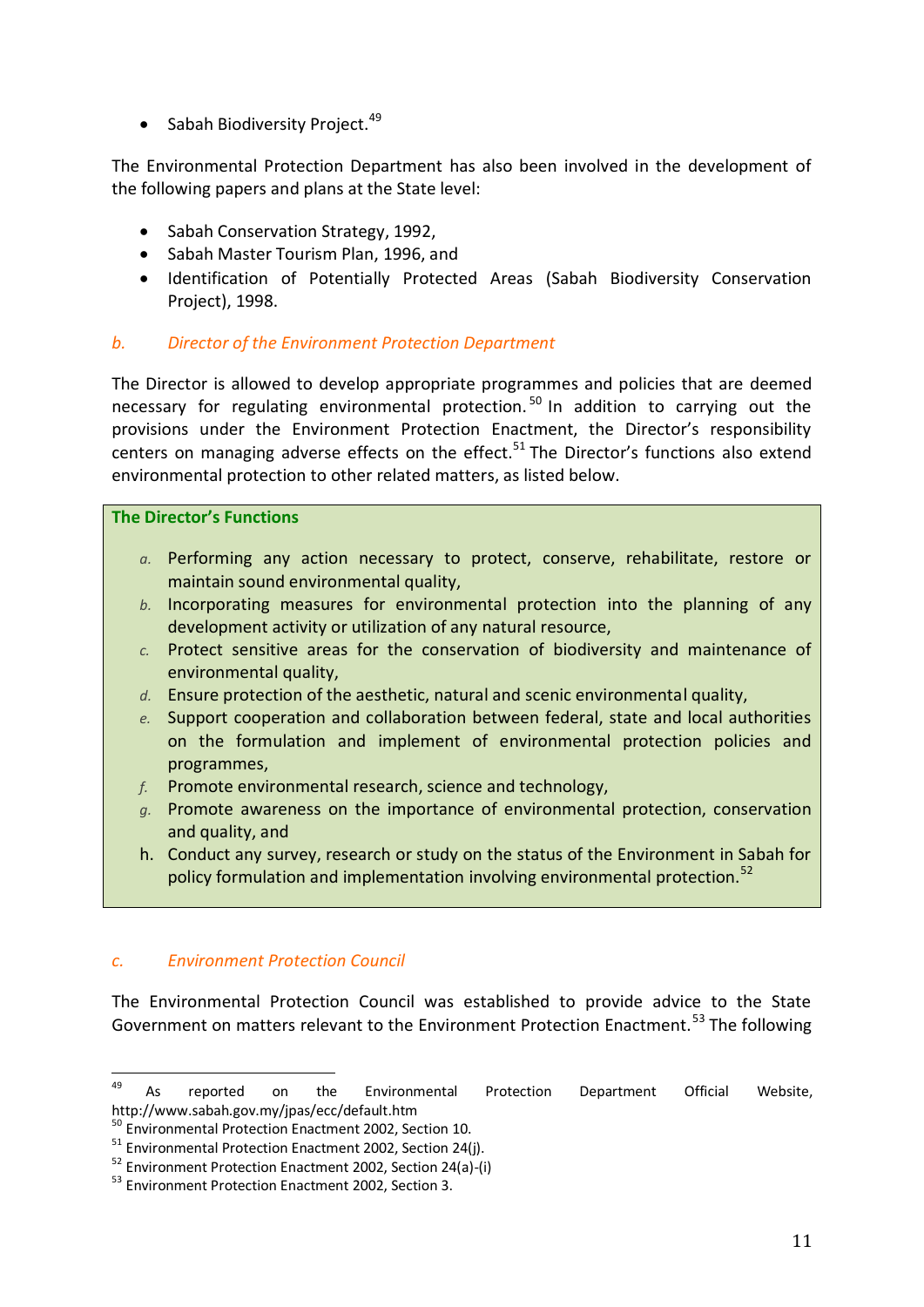list provides an overview of members or their authorized representatives who form the Council:

- The Chairman, assigned as the Minister,
- The Director of Environment Protection Department, assigned as the Secretary to the Council,
- The State Attorney General,
- The Secretary of Natural Resources,
- The Permanent Secretary of The Ministry of Tourism, Environment, Science and Technology,
- The Permanent Secretary of the Ministry of Local Government and Housing,
- The Director of Lands and Surveys,
- The Director of Forestry Department,
- The Director of Drainage And Irrigation Department,
- The Secretary-General of the Federal Ministry of Science, Technology and Environment,
- The Director of Federal Department of Environment (Sabah Region), and
- Three other members, who shall be appointed by the Minister.  $54$

The Council is required to meet at least once every four months, where a quorum of at least nine members must be in attendance.<sup>55</sup> Each member of the Council is provided a remuneration allowance for attending a Council meeting.<sup>56</sup> The Director is not allowed to vote at any of the Council meetings.<sup>57</sup>

## 2. ENVIRONMENT PROTECTION (PRESCRIBED ACTIVITIES) ORDER

#### **Purpose**

The *Environment Protection (Prescribed Activities) Order (2005)* provides a list identifying Prescribed Activities under Section 12(1) of the *Environment Protection Enactment*. <sup>58</sup> These Prescribed Activities are further provided in detail in the subsidiary legislation, *Environment Protection (Prescribed Activities) (Environment Impact Assessment) Order (2005)*. 59

#### **Prescribed Activities in Certain Areas**

Prescribed Activities are identified as restricted development activities in agriculture, forestry, drainage and irrigation, land reclamation, fisheries and aquaculture, resorts and recreational development, mining, construction of dams and hydro-electric power, quarrying, water supply, and housing, commercial and industrial estates, based on the land area and type of activity.<sup>60</sup> Selected activities not gazetted as a Prescribed Activity may still

<sup>59</sup> Refer to Annex I.

<sup>&</sup>lt;sup>54</sup> Environment Protection Enactment 2002, Section 3.

<sup>&</sup>lt;sup>55</sup> Environment Protection Enactment 2002, Section 3(6).

<sup>56</sup> Environment Protection Enactment 2002, Section 3(8).

<sup>57</sup> Environment Protection Enactment 2002, Section 3(3).

<sup>58</sup> Environment Protection (Prescribed Activities) Order 2005.

<sup>60</sup> Environment Protection (Prescribed Activities) Order 2005.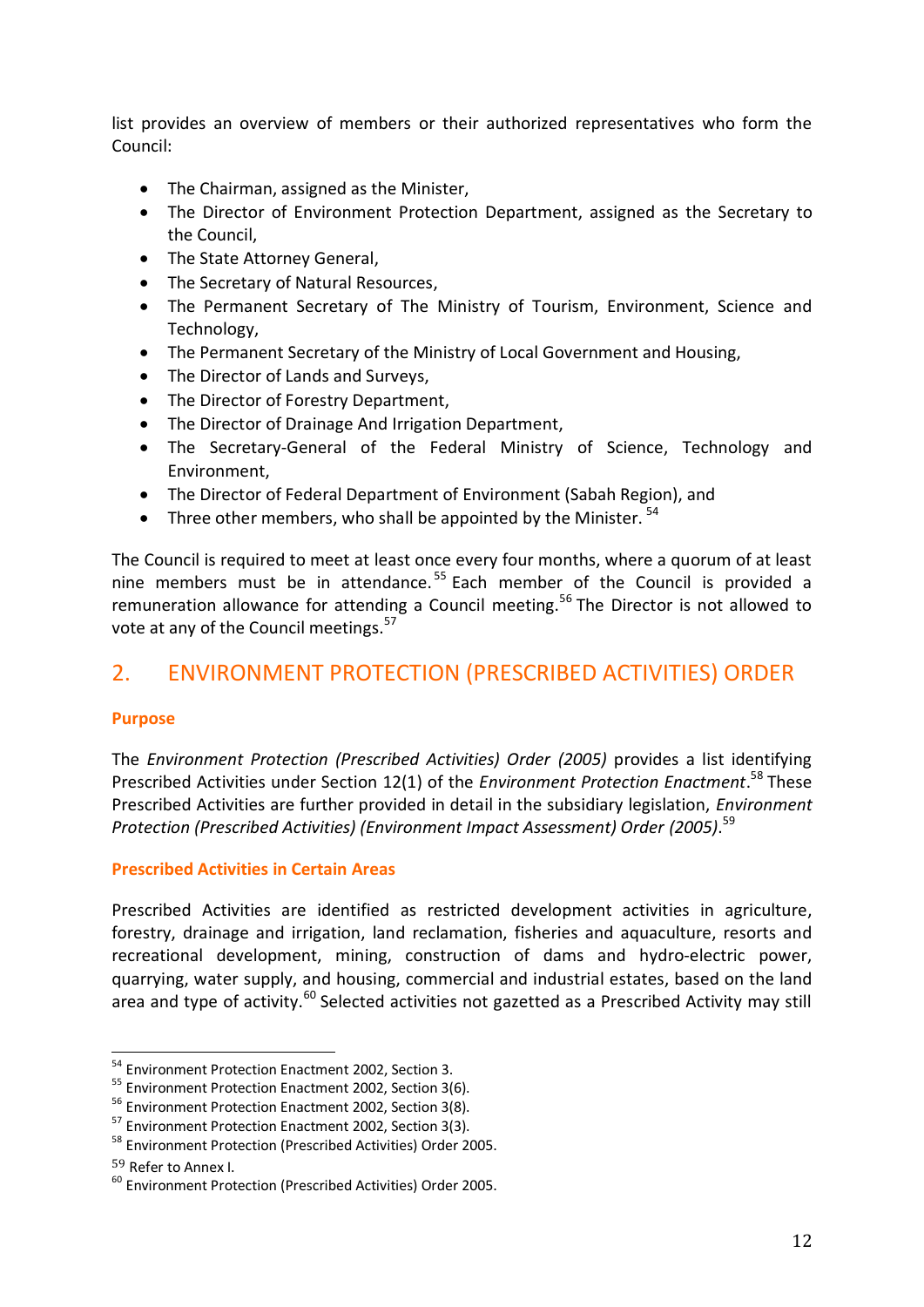be subject to similar requirements designated as a Prescribed Activity if they are likely to damage or create an adverse impact on the quality of the environment.  $61$ 

## 3. ENVIRONMENT PROTECTION (PRESCRIBED ACTIVITIES) (ENVIRONMENT IMPACT ASSESSMENT) ORDER

#### **Description**

The *Environment Protection (Prescribed Activities)(Environmental Impact Assessment) Order (2005)* was gazetted to regulate harmful development activity by requiring Environmental Impact Assessment Report (EIA) or Proposal For Mitigation Measures to persons carrying out a Prescribed Activity.<sup>62</sup> The requirements for an EIA Report or Proposal For Mitigation Measures are designated according to the size of land area covered.

#### **Required Reports**

A detailed list of the designated requirements of Prescribed Activity is available in **Annex I**.

The First Schedule lists Prescribed Activities that require a Proposal For Mitigation Measures. The Second Schedule lists activities that require an Environmental Impact Assessment Report.

## 4. LAND ACQUISITION ORDINANCE

#### **Purpose**

<u>.</u>

The *Land Acquisition Ordinance (1950)* provides regulations on the process of acquiring land in Sabah.

#### **Land for Public Purpose**

The Yang di-Pertua Negeri has the power to acquire alienated land and use it for a Public Purpose.<sup>63</sup> The Land Acquisition Ordinance defines land used for a Public Purpose to include land acquired for conservation, improvement or exploitation of natural resources.<sup>64</sup> In addition, the definition of Public Purpose may extend the rights of the Government or the Federal Government to acquire land for general public use.

#### **Temporary Occupation of Unoccupied Land**

The Yang di-Pertua Negeri also has the power to determine if the State should temporarily occupy a piece of unoccupied land and use it for a necessary public purpose. <sup>65</sup> Temporary occupation of the land should not be longer than three years.<sup>66</sup>

 $61$  Environment Protection (Prescribed Activities) (Environment Impact Assessment) Order 2005.

<sup>&</sup>lt;sup>62</sup> Environment Protection (Prescribed Activities) (Environment Impact Assessment) Order 2005.

 $63$  Land Acquisition Ordinance 1950, Section 3(1).

<sup>&</sup>lt;sup>64</sup> Land Acquisition Ordinance 1950, Section 2, Public Purpose, Subsection h.

 $<sup>65</sup>$  Land Acquisition Ordinance 1950, Section 11(1).</sup>

 $66$  Land Acquisition Ordinance 1950, Section 11(1).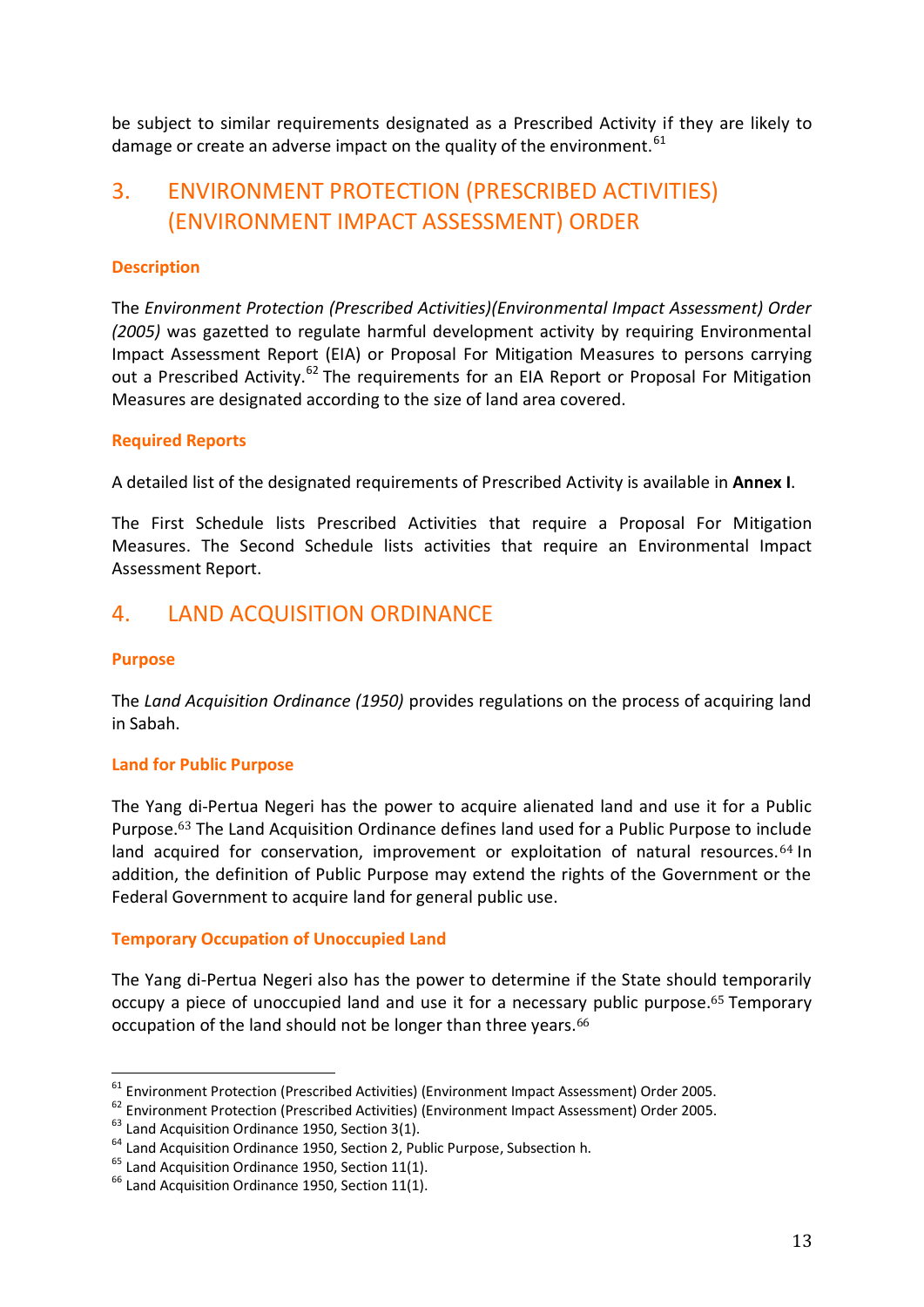## 5. PORTS AND HARBOURS ENACTMENT

#### **Description**

The primary legislation relating to Sabah's ports and harbours is the *Ports and Harbours Enactment (2002)*, which regulates activities within Sabah's Coastal Zone.<sup>67</sup> The *Sabah Ports Authority Enactment (1981)* is also a related piece of legislation, which provides for the establishment of the state statutory body responsible for regulating Sabah's Ports<sup>68</sup> and Harbours.<sup>69</sup>

#### **Ports and Harbours Regulation**

The *Ports and Harbour (Ports, Harbours and Dues) Regulations (2008)* comes under the *Ports and Harbours Enactment (2002)*. This regulation prohibits the discharge of oil or mixtures containing oils into the ports or harbours of Sabah.<sup>70</sup> Pollution derived from land, vessels or apparatuses that transfers oil are both under the regulation of Sabah's *Ports and*  Harbours Regulations 2008 and the MARPOL Convention.<sup>71</sup>

Financial liability is also imposed for the clearing and cleaning of waters caused by the oil pollution.<sup>72</sup> Liability is placed on the master or owner of a vessel, occupier of the land or individual in charge of the apparatus where the discharge occurs.<sup>73</sup> A person who commits an offense under this regulation is subject to a maximum fine up to 30,000 ringgit, an imprisonment term up to two years or both.  $74$ 

#### **Institution and Implementation**

#### Sabah Ports Authority

<u>.</u>

In Malaysia, ports are generally under the authority of the Federal or State Government.<sup>75</sup> In Sabah, the State managed ports are regulated under Sabah's Ports Authority, a state-level statutory body.<sup>76</sup> Ports Authority ("the Authority") was originally formed under the *Sabah* 

 $69$  The Ports Regulation (1968) is a subsidiary legislation under the Sabah Ports Authority Enactment, and was described in James Lam Chee Seng, Environmental Law In Malaysia (Borneo Edition) 2007, p. 51-52.

 $73$ Ports and Harbours Regulation, 2008, Section 39(1).

<sup>67</sup> Ports and Harbours Enactment 2002 and its subsidiary regulations known as Ports and Harbours Regulation 2008.

<sup>&</sup>lt;sup>68</sup> The Ports in Sabah are determined based on declaration in the Gazette, see Sabah Ports Authority Enactment 1981, Section 3.

<sup>70</sup> Ports and Harbours Regulation, 2008, Section 39.

 $71$  Ports and Harbour (Ports, Harbours and Dues) Regulation, Section 39. The MARPOL Convention is the International Convention for the Prevention of Pollution from Ships, and stands for pollution of marine environments, see MARPOL, International Maritime Organization Official Website http://www.imo.org/About/Conventions/ListOfConventions/Pages/International-Convention-for-the-Prevention-of-Pollution-from-Ships-(MARPOL).aspx

 $72$ Ports and Harbours Regulation, 2008, Section 39(1).

 $74$ Ports and Harbours Regulation, 2008, Section 39(1).

<sup>75</sup> Federal Constitution, Malaysia, Ninth Schedule List 1 Section 9 and List IIA Section 15.

<sup>&</sup>lt;sup>76</sup> The Sabah Ports Authority is responsible for implementing regulations, such as the Ports Regulation 1968 (Reprint 1999), which was introduced in James Lam Chee Seng's Environmental Law in Malaysia. The book Environmental Law in Malaysia describes this regulation as providing measures for regulating pollution activity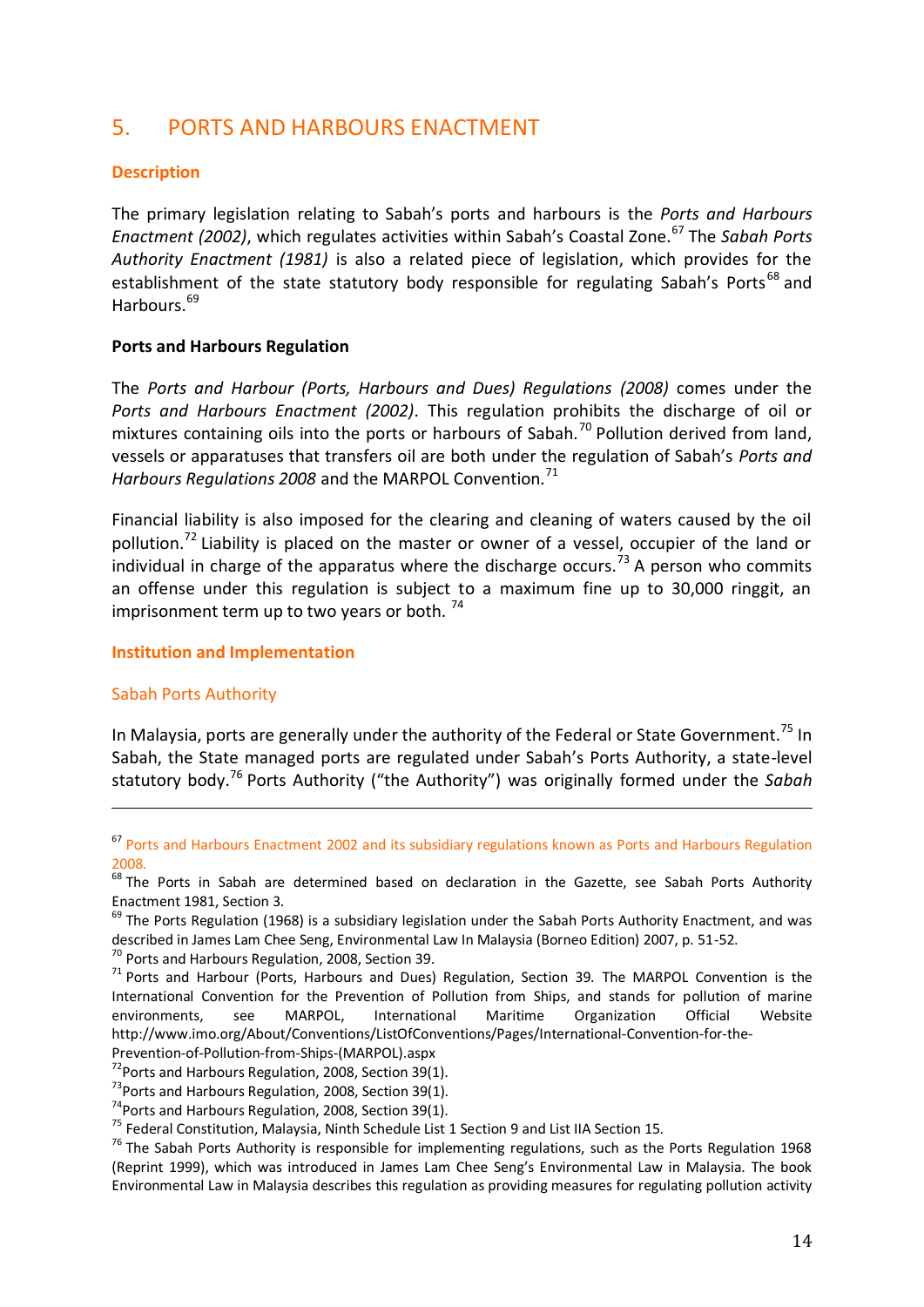*Ports Authority Enactment (1967)*, a law that was repealed and replaced by the Sabah *Ports Authority Enactment (1981)*. 77

Sabah's Ports Authority is assigned responsibility for managing and regulating port operations in Sabah.<sup>78</sup> The Sabah Ports Authority may also control the development and use of wharves and docks above or below the high water mark located near the boundaries of a port.<sup>79</sup>

Sabah's Ports Authority was assigned to be under the jurisdiction of Sabah's Ministry of Infrastructure and Development.<sup>80</sup> However, it is reported that in September of 2004, Sabah Ports Sendirian Berhad (SPSB) took over commercial management of all port operations from Sabah Ports Authority.<sup>81</sup>

## 6. ENVIRONMENTAL QUALITY ACT

#### **Purpose**

The *Environmental Quality Act (1974)* is a Federal law and was enacted to improve the Environment and to prevent, abate and manage pollution threats in Malaysia.<sup>82</sup>

#### **The Environment**

Under the *Environmental Quality Act*, the *Environment* is defined by physical factors, biological factors and aesthetic factors.<sup>83</sup> The physical factors are determined by the land, water, atmosphere, climate, sound, odour, and taste which surround human beings.<sup>84</sup> The biological factors include animal and plant life, while the social element of the environment factors in the aesthetics  $85$ 

#### **Restrictions on Pollution**

a. Atmosphere

within Sabah's Ports. A full discussion of the Regulation's provision on pollution is not discussed here, as the authors of this legal brief have encountered difficulties in acquiring a copy of this regulation.

 $^{77}$  Sabah Port Authority Enactment 1981, Section 4(1). This law was also introduced in James Lam Chee Seng, Environmental Law In Malaysia (Borneo Edition) 2007, p. 51-52.

<sup>&</sup>lt;sup>78</sup> Sabah Ports Authority, Introduction, Official Website, http://www.lpps.sabah.gov.my/?q=content/introduction

<sup>79</sup> Sabah Port Authority Enactment 1981, Section 26.

 $80$  Sabah Ports Authority, http://www.lpps.sabah.gov.my/?q=content/introduction

<sup>&</sup>lt;sup>81</sup> Sabah Ports, Suria Group Official Website, see [http://www.suriagroup.com.my/spsb/about-us/.](http://www.suriagroup.com.my/spsb/about-us/) Despite this transfer of management, the Sabah Port Authority still has powers to regulate Sabah's ports despite the changes in administration.

<sup>82</sup> Environmental Quality Act 1974, Act 127, Section 1.

<sup>83</sup> Environmental Quality Act 1974, Section 2.

<sup>84</sup> Environmental Quality Act 1974, Section 2.

<sup>85</sup> Environmental Quality Act 1974, Section 2.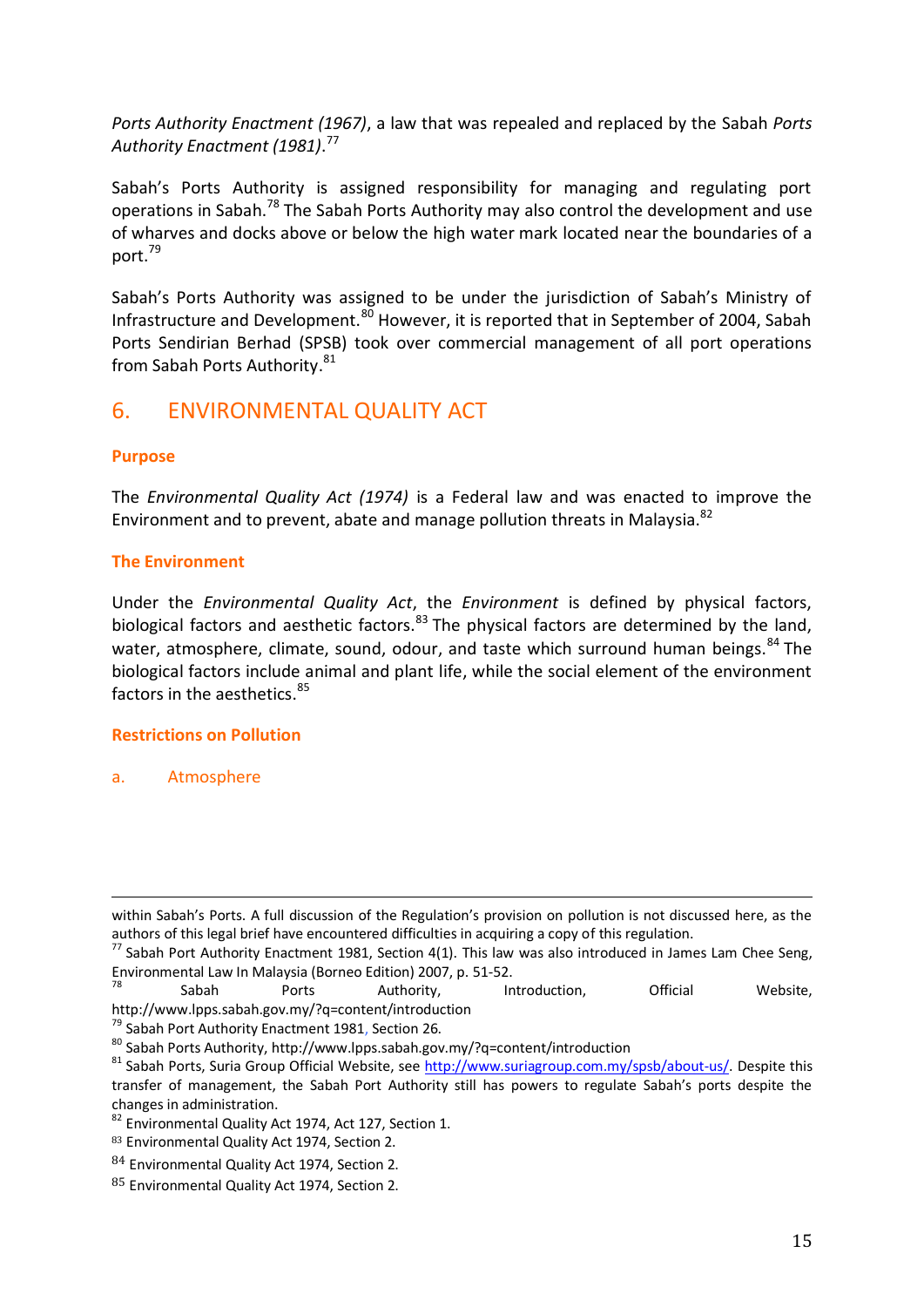Only persons or entities granted a license are allowed to emit or discharge an environmentally hazardous substance, pollutant or waste into the atmosphere.<sup>86</sup> Prohibited acts of discharging of waste into the atmosphere may include any of the following:

- Allowing for matter to be released into the atmosphere,
- Allowing for the discharge of odours that are obnoxious or offensive,
- Burning of wastes from trade, process or industry, or
- Operating a fuel burning equipment that does not contain a properly installed device or control equipment.<sup>87</sup>

#### b. Soil

A person is restricted from polluting or causing pollution to the soil or surface of any land, unless granted a license.<sup>88</sup> Pollutants are further restricted from being placed in a manner in which it may gain access to a soil.<sup>89</sup> In addition, the establishment of a garbage tip, soil and rock disposal site, or other use of land for disposal or repository of waste, that is considered obnoxious or offensive to human beings, interferes with underground water or detrimental to any beneficial use of the soil or surface of the land are also restricted activities.<sup>90</sup>

#### c. Inland Waters

There are also restrictions against acts of emitting, discharging or depositing environmentally hazardous substances, pollutants or wastes into Inland Waters.<sup>91</sup> Inland *Waters* are defined to include, any "reservoir, pond, lake, river, stream, canal, drain, spring or well".<sup>92</sup> Any part of the sea above the low water line along the coast is also a part of boundary the Inland Waters.<sup>93</sup>

Examples of discharge or depositing of hazardous substances, pollutants or waste inland include:

- Placement of waste where it may directly or indirectly gain access to waters,
- Placement of waste in a position that allows for it to fall, descend, drain, evaporate, be washed, blown into any water bodies, or
- Causing the temperature of the receiving waters to be increased or decreased beyond allowable limits.<sup>94</sup>
- A person may still be liable for committing any of the above acts even when committed negligently.<sup>95</sup>

#### Malaysian Waters

<sup>&</sup>lt;sup>86</sup> Environmental Quality Act 1974, Section 22.

<sup>87</sup> Environmental Quality Act 1974, Section 22.

<sup>88</sup> Environmental Quality Act 1974, Section 24(1).

<sup>89</sup> Environmental Quality Act 1974, Section 24(1).

<sup>&</sup>lt;sup>90</sup> Environmental Quality Act 1974, Section 24(1).

 $91$  Environmental Quality Act 1974, Section 25(1)).

<sup>&</sup>lt;sup>92</sup> Environmental Quality Act 1974, Section 2.

<sup>93</sup> Environmental Quality Act 1974, Section 2.

<sup>&</sup>lt;sup>94</sup> Environmental Quality Act 1974, Section 25(2).

 $95$  Environmental Quality Act 1974, Section 25(2)(b).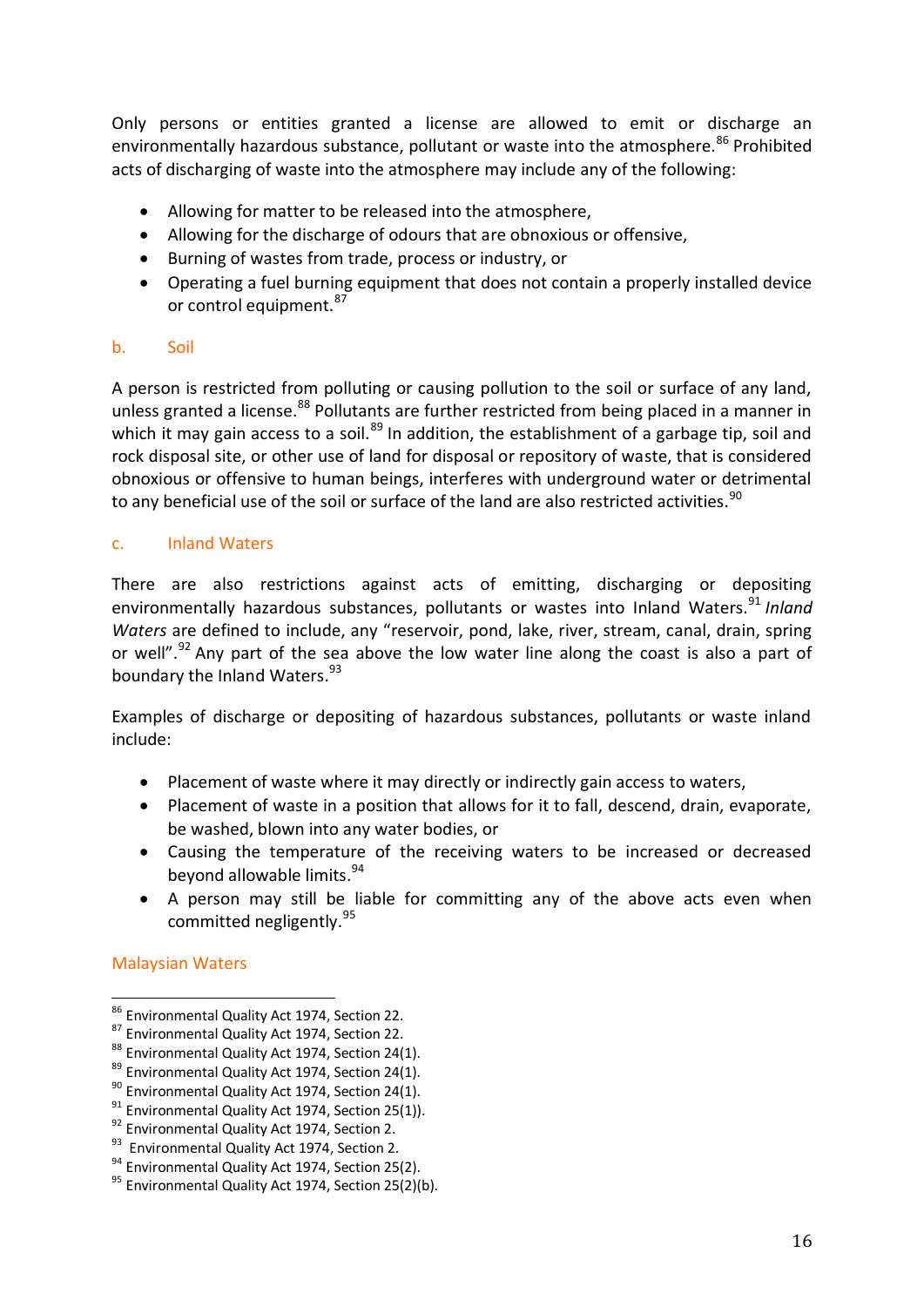The *Environmental Quality Act* additionally regulates the discharge or spilling of any oil or mixture containing oil and wastes into Malaysian Waters. <sup>96</sup> The Act cites to a definition of Malaysian Waters as provided under the *Emergency (Essential Powers) Ordinance (1969)*, which defines the boundaries of the Territorial Sea of Malaysia to extend 12 nautical miles from the low-water mark.<sup>97</sup>

Notably, under the same law, Sabah is allowed to exercise State jurisdiction on land matters in the Territorial Sea of Malaysia within a boundary of 3 nautical miles from the low-water line.<sup>98</sup> Although the *Emergency (Essential Powers) Ordinance* is no longer in effect, the *Territorial Sea Act (2012)* similarly designates the length Territorial Sea of Malaysia off the coast of Sabah to be 3 nautical miles from the low-water line.<sup>99</sup>

The *Environmental Quality Act* additionally regulates the discharge or spilling of any oil or mixture containing oil and wastes into Malaysian Waters. The Act cites a definition of Malaysian Waters as provided under the *Emergency (Essential Powers) Ordinance (1969)*, defining the boundaries of Malaysian waters to extend twelve nautical miles from the lowwater mark off the coast.

Notably, under the same law, Sabah is allowed to exercise jurisdiction in Territorial Waters from 3 nautical miles to the low-water line. Although the Emergency (Essential Powers) Ordinance is no longer in effect, the Territorial Sea Act similarly designates the length of the territorial waters off the coast of Sabah to 3 nautical miles from the low-water line.<sup>100</sup>

In certain situations, special defenses are permitted in the discharge or spilling of environmentally hazardous substances. As long as reasonable care is taken to prevent, reduce or mitigate spilling or discharge, an individual will be exempt from penalty or liability if the discharge is a result of any of the following activities:

- Ensuring the safety of the vessel,
- Saving human life,
- Damage to the vessel,
- Leakage not resulting from negligence, and
- **•** Effluent produced by operation for the refining of oil.<sup>101</sup>

The fine for discharging of either oils and wastes into Malaysia's waters may carry a maximum penalty of 500,000 thousand ringgit, maximum imprisonment term of five years or both  $102$ 

Penalties for Pollution Violation

<sup>96</sup> Environmental Quality Act 1974, Section 27 and Section 28.

<sup>97</sup> Emergency (Essential Powers) Ordinance (1969).

<sup>98</sup> Emergency (Essential Powers) Ordinance (1969).

<sup>&</sup>lt;sup>99</sup> Territorial Sea Act 2012, Section 3(3).

 $101$  Environmental Quality Act 1974, Section 29(c)

<sup>102</sup> Environmental Quality Act 1974, Section 26 and 29.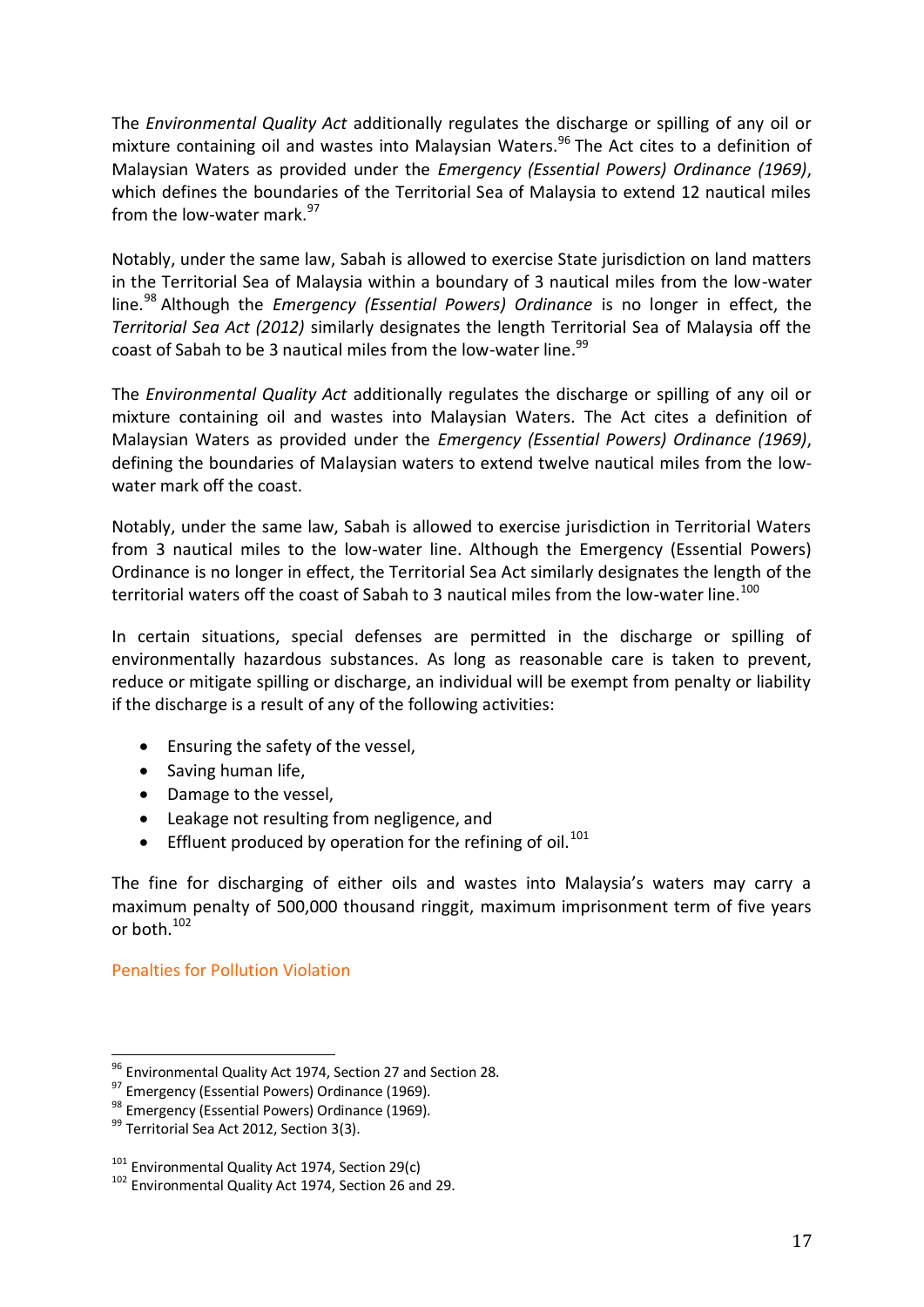The same penalties and fines are held for acts of pollution or emittance of hazardous substances into the atmosphere, inland, or soil. A violator is subject to a maximum penalty up to 100,000 ringgit, an imprisonment term up to 5 years, or both. Any of these activities that continue despite receipt of notice for abatement, will result in a fine of 1,000 ringgit a day. 103

For the discharge of wastes or oil into Malaysian Waters, unlicensed persons may be subject to a penalty of up to 500,000 ringgit, imprisonment term up to 5 years, or both. $^{104}$ 

#### **Prohibition Order**

The Director General is allowed to issue a Prohibition Order to the owner or occupier of any industrial plant or process.  $105$  The prohibition order may be issued permanently or conditionally to prevent continued operation of an industrial plant or process that releases environmentally hazard substances, pollutants or waste.<sup>106</sup> The Director may further order a person to cease activity and operation of all equipment that release environmentally hazardous substances, pollutants or wastes if the Minister considers the activity to be a threat to the environment, public health or safety.<sup>107</sup>

The penalty for violation of a Prohibition Order is a fine of a fine up to 50,000 ringgit, imprisonment of up to 2 years or both.<sup>108</sup>

#### **Licensing**

The Director General serves as the licencing authority on matters relating to environmental quality, and is responsible for approving licences for industrial plants and equipment used on premises.<sup>109</sup> With the issuance of a licence, the Director General is allowed to attach conditions on the holder of a licence. $110$  The imposed conditions may include any of the following: the repair, altering, or replacement of equipment; installation and operation of premises; or conducting a monitoring program to provide the Director General with information on the discharge or deposit of minerals.<sup>111</sup>

#### **Prescribed Premises**

Premises that are categorized as a P*rescribed Premise* cannot operate without a license issued under the Department of Environment's approval.<sup>112</sup>

#### **Prescribed Activities**

 $103$  Environmental Quality Act 1974. Section 22(3).

<sup>104</sup> Environmental Quality Act 1974, Section 27(2)C.

<sup>&</sup>lt;sup>105</sup> Environmental Quality Act 1974, Section 31A.

<sup>106</sup> Environmental Quality Act 1974, Section 31A.

<sup>&</sup>lt;sup>107</sup> Environmental Quality Act 1974, Section 31A(2).

<sup>&</sup>lt;sup>108</sup> Environmental Quality Act 1974, Section 31A(3).

<sup>109</sup> Environmental Quality Act 1974, Section 11.

<sup>110</sup> Environmental Quality Act 1974, Section 12.

<sup>&</sup>lt;sup>111</sup> Environmental Quality Act 1974, Section 12.

<sup>&</sup>lt;sup>112</sup> Environmental Quality Act 1974, Section 18.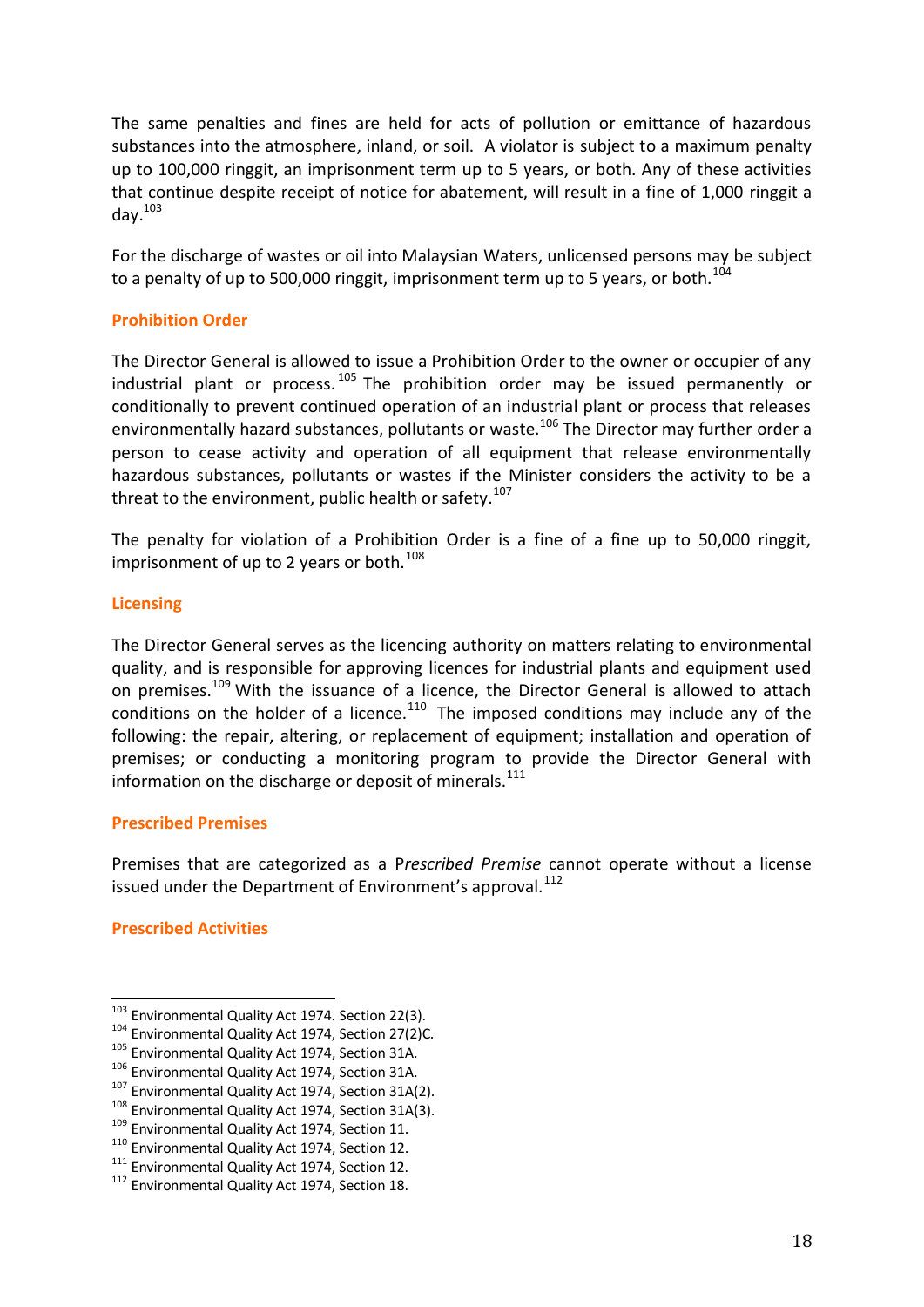The Minister may designate any activity that has a significant environmental impact on Malaysia's Environment as a Prescribed Activity. Prior to a person carrying out any prescribed activities, a report must be submitted to the Director General an impact assessment report or a proposed measure to control or mitigate the adverse impact on the Environment.<sup>113</sup> The Environmental Quality Act does not use the terms *Environmental Impact Assessment* or *Proposed Measure For Mitigation*, which identify the same type of reports required in Sabah's Environment Protection Enactment.

#### **Environmental Audit**

An Environmental Audit is defined as a periodic, systematic, documented and objective evaluation used to determine three factors, including: the compliance status (of vehicle, ship, or premises) to environmental regulatory requirements; environmental management system; and the overall risk of the premises. $^{114}$ 

The owner or occupier of any vehicle, ship or premises may be required to conduct an Environmental Audit and submit an audit report.<sup>115</sup> Activities that may have a significant environmental impact may require the submittal of an approved environment audit report.

#### **Open Burning**

The *Environmental Quality Act* may also regulate acts that have an effect on both the soil and atmosphere. Open burning is the act of creating a fire, combustion or smoldering that occurs in the open air without the control of a chimney or stack on a premise.<sup>116</sup> The owner or occupier who has control of a premise is required to abide by open burning regulation.<sup>117</sup>

Open burning may be exempted under the Minister's notification in the *Gazette.<sup>118</sup>* The Director General may also regulate open burning if the air quality in a designated area has reached an unhealthy level and if the act would create a hazard to the environment.<sup>119</sup>

Any person found to perform open burning or cause open burning on any premise may be subject to a fine up to 500,000 ringgit or imprisonment term of no more than 5 years.<sup>120</sup>

#### **Institution and Implementation**

#### a. Environmental Quality Council

The Environmental Quality Council was established to serve as an advisor to the Minister on relevant matters pertaining to the Environmental Quality Act.<sup>121</sup> The Minister is identified as the person responsible for environmental protection.<sup>122</sup>

<sup>&</sup>lt;sup>113</sup> Environmental Quality Act 1974, Section 34A.

<sup>&</sup>lt;sup>114</sup> Environmental Quality Act 1974, Section 2.

<sup>&</sup>lt;sup>115</sup> Environmental Quality Act 1974, 33A(1).

<sup>116</sup> Environmental Quality Act 1974, Section 29A.

<sup>&</sup>lt;sup>117</sup> Environmental Quality Act 1974, Section 29B.

<sup>118</sup> Environmental Quality Act 1974, Section 29AA(1)

<sup>&</sup>lt;sup>119</sup> Environmental Quality Act 1974, Section 29AA(2).

<sup>&</sup>lt;sup>120</sup> Environmental Quality Act 1974, Section 29A(2).

 $121$  Environmental Quality Act 1974, Section 4(1) and 4(2).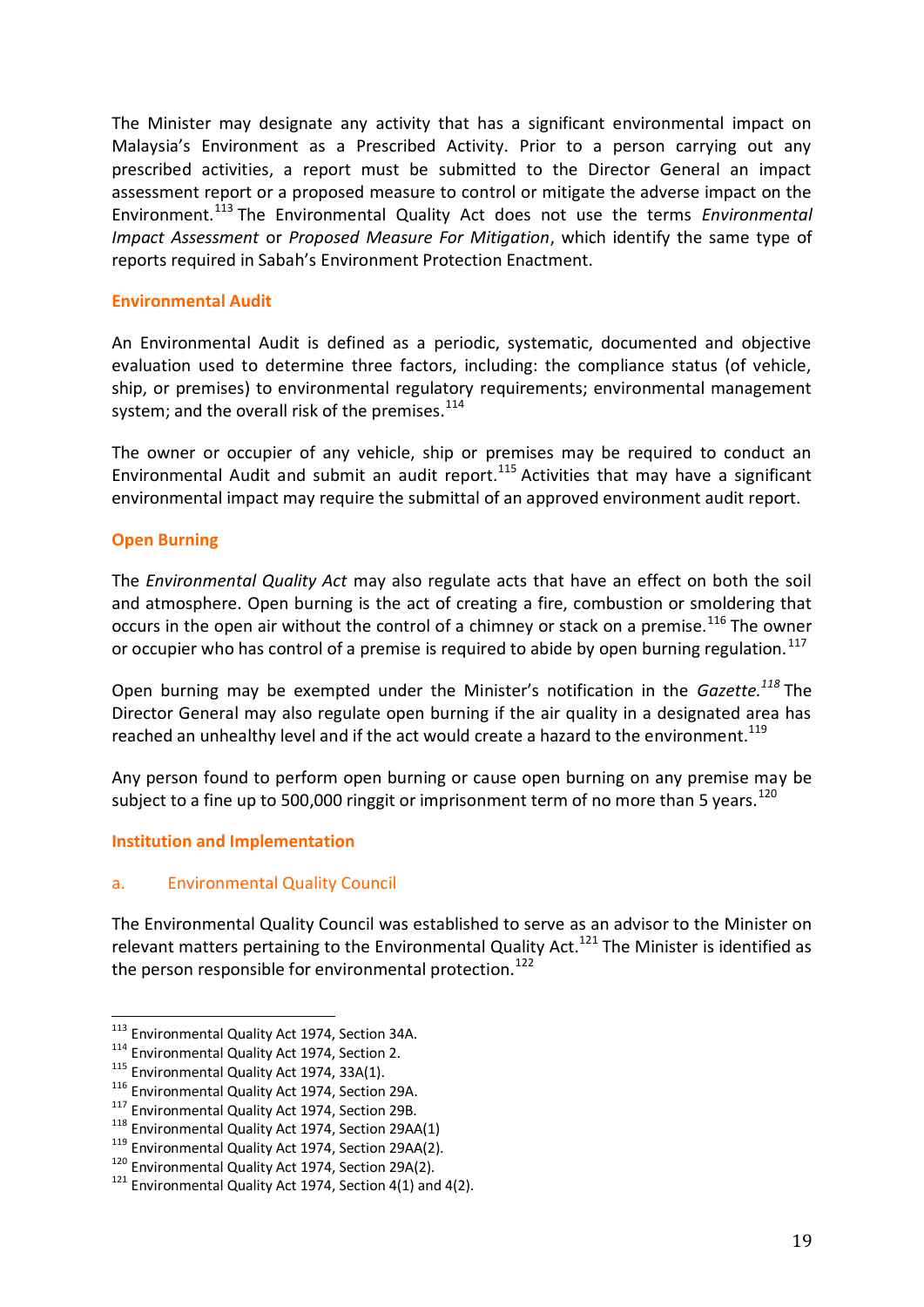The Council consists of Ministers from the various Federal agencies and the Ministry of Science Technology and the Environment. In addition to members represented at the federal level, one representative from each of the States of Sabah and Sarawak serves as a member of the Council.<sup>123</sup> Members from the petroleum, oil palm, and rubber industries also represent the Council.<sup>124</sup>

#### Department of Environment Malaysia

The Department of Environment Malaysia is a Federal agency responsible for enforcing the Environmental Quality Act and promoting conservation initiatives for Malaysia.<sup>125</sup> The Department of Environment operates under the umbrella of the Ministry of Natural Resources and Environment and works in collaboration with other State departments, including the State of Sabah.

The Department work emphasis is centered on the abatement and prevention of pollution threats in Malaysia, including activity of monitoring water quality in the river and marine water.<sup>126</sup> The Department is also responsible for dealing with matters concerning water resources and coastal management.<sup>127</sup>

## 7. CASE LAW

a. *Ketua Pengarah Jabatan Alam Sekitar & Anor Kajing Tubek & Ors and other appeals (3 MLJ 23, 1997)<sup>128</sup>*

#### *Description*

<u>.</u>

In a suit representing 100,000 natives in the State of Sarawak, three respondents opposed the development of the Bakun Hydroelectric Project on land occupied and claimed under native customary rights. At issue was whether the State Government of Sarawak was subject to the regulations of the provisions of the Environmental Quality Act regulating the protection of the environment. The Environmental Quality Act requires the conducting and approval of Environmental Impact Assessment prior to development or construction projects which may pose a significant harm to the environment.

The respondents claimed that were never given an opportunity to include their input of the potential impact to the construction of the hydroelectric project in an Environmental Impact Assessment report, required under the Environmental Quality Act. The Sarawak Government made a counterargument based on the state legislation, the Natural Resources Ordinance 1959 as the applicable law, not the Environmental Quality Act. The Sarawak Government referenced Article 74 of the Federal Constitution read alongside the Ninth

<sup>&</sup>lt;sup>122</sup> Environmental Quality Act 1974, Section 2.

<sup>&</sup>lt;sup>123</sup> Environmental Quality Act 1974, Section 4(f).

<sup>&</sup>lt;sup>124</sup> Environmental Quality Act 1974, Section  $4(g)$ ,  $(gg)$ , (hh).

<sup>125</sup> Department of Environment Malaysia, http://www.doe.gov.my

<sup>126</sup> Department of Environment Malaysia, http://www.doe.gov.my

<sup>127</sup> Department of Environment Malaysia, http://www.doe.gov.my

<sup>128</sup> *Ketua Pengarah Jabatan Alam Sekitar & Anor Kajing Tubek & Ors and other appeals (3 MLJ 23, 1997;* This case summary was also discussed in James Lam Chee Seng, Environmental Law in Malaysia (Borneo Ed.) 2007.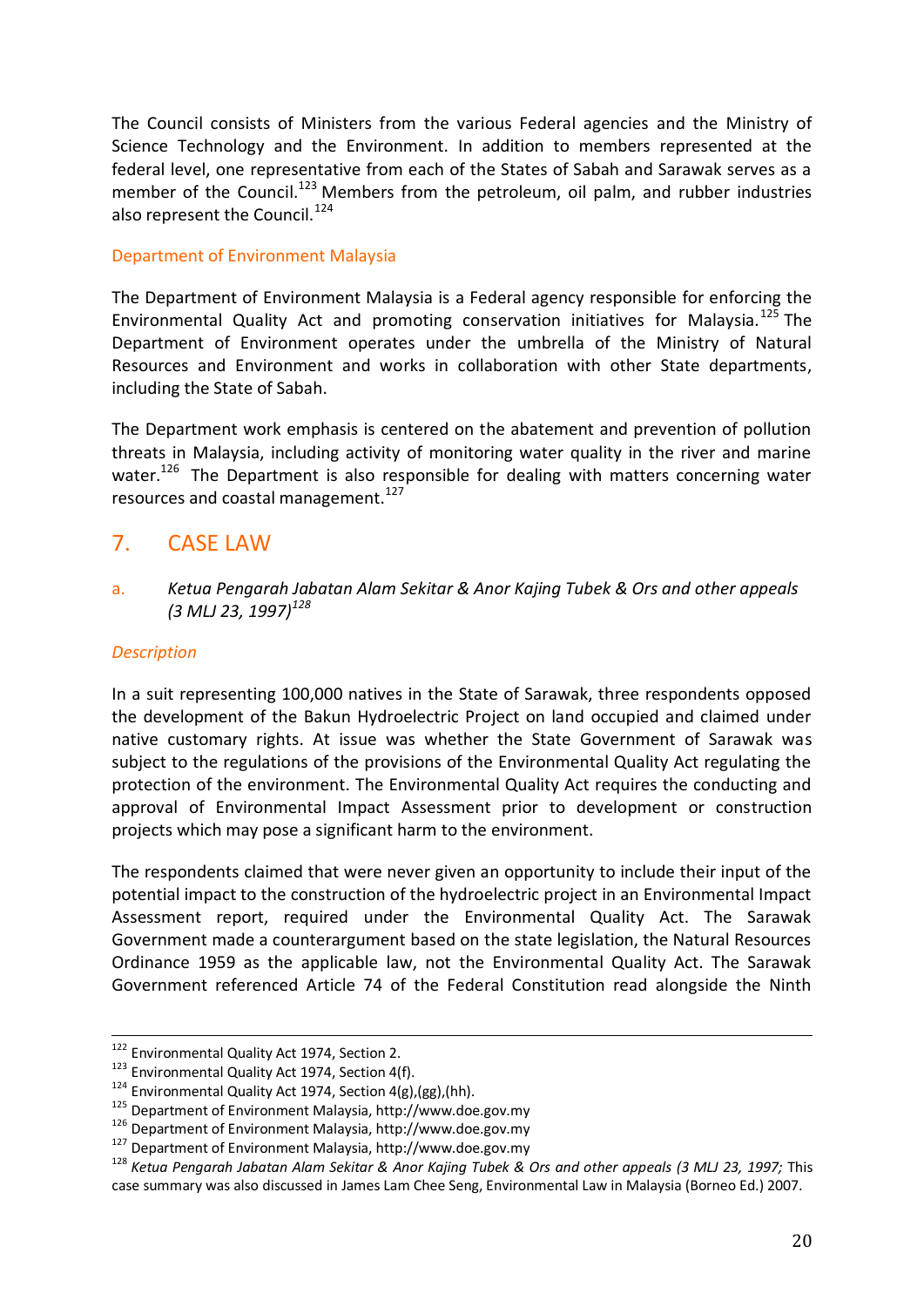Schedule of the Constitution, which listed the subject of land matters as within the State legislative authority (see Annex on the Ninth Schedule).

#### *Rationale*

The outcome of the case determined whether regulations on the environment, under the Environmental Quality Act, subjected the State to compliance to Federal laws. The case went through an appeals process with a finding in favor for the Sarawak Government. The decision of the Appeals court was based on an analysis of where the activity was carried out. The Environment was found to have been within State jurisdiction in context of the construction project because the activities were carried out on land and the river areas, which are within the boundaries of the State. The final decision further included an opinion which mentioned that it was unlikely the intention of the Federal Government to pass the Environmental Quality Act to regulate the entire environment of Malaysia.

#### b. Land Acquisition Case and Environment Protection Enactment Case

The authors are grateful for the provision of any information relating to case law on land acquisition and environment protection.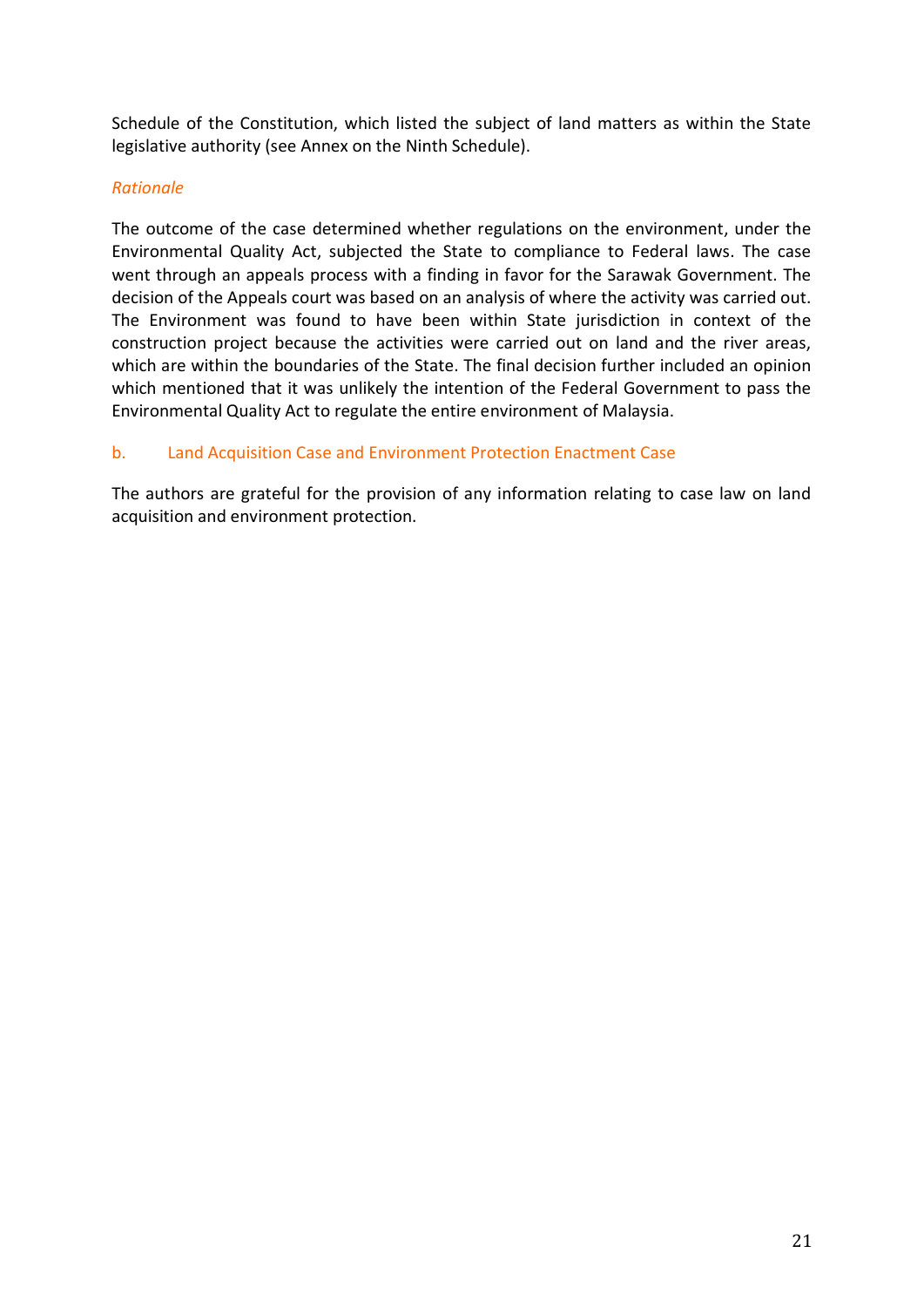## ANNEX I

## **Environment Protection (Prescribed Activities) (Environment Impact Assessment) Order 2005**

|                                                                | <b>FIRST SCHEDULE</b>                                                                                                                                                                                                                                                                                                                                                                                                                         |
|----------------------------------------------------------------|-----------------------------------------------------------------------------------------------------------------------------------------------------------------------------------------------------------------------------------------------------------------------------------------------------------------------------------------------------------------------------------------------------------------------------------------------|
|                                                                | List of Prescribed Activities Requiring Proposal for Mitigation Measures                                                                                                                                                                                                                                                                                                                                                                      |
| <b>Agriculture</b>                                             | Development of agricultural estates or plantations covering an area<br>$a_{\cdot}$<br>of 100 hectares to 500 hectares,<br>Development of agricultural estates or plantations involving<br>b.<br>change in type of crops covering an area of 100 hectares to 500<br>hectares, or<br>Conversion of wetland forests into agricultural estates<br>C <sub>1</sub><br><b>or</b><br>plantations covering an area of 20 hectares to 50 hectares.      |
| <b>Forestry</b>                                                | a. Cutting or extraction of timber covering areas ranging from 100<br>hectares to 500 hectares, or<br>Development of forest plantation or reforestation covering areas<br>b.<br>ranging from 100 hectares to 500 hectares.                                                                                                                                                                                                                    |
| Housing,<br><b>Commercial and</b><br><b>Industrial Estates</b> | Development of housing, commercial or industrial estates covering<br>$a_{\cdot}$<br>an area ranging from 10 hectares to 50 hectares,<br>Development of housing, commercial or industrial estates within<br>b.<br>200 metres from the high-water mark of the coastal area, or<br>Conversion of wetland forests into housing, commercial or<br>C <sub>1</sub><br>industrial estates covering an area ranging from 2 hectares to 30<br>hectares. |
| <b>Fisheries and</b><br><b>Aquaculture</b>                     | Conversion of wetland forests into fisheries or aquaculture<br>$a_{\cdot}$<br>development covering an area of 10 hectares or more but less than<br>50 hectares, or<br>Creation of lakes or ponds for fisheries or aquaculture<br>b.<br>development covering an area of 10 hectares or more but less than<br>50 hectares.                                                                                                                      |
| <b>Quarries</b>                                                | Quarrying of aggregates, limestone, silica, quartzite, sandstone,<br>а.<br>sand, marble or stones within 200 metres from any streams or<br>rivers.                                                                                                                                                                                                                                                                                            |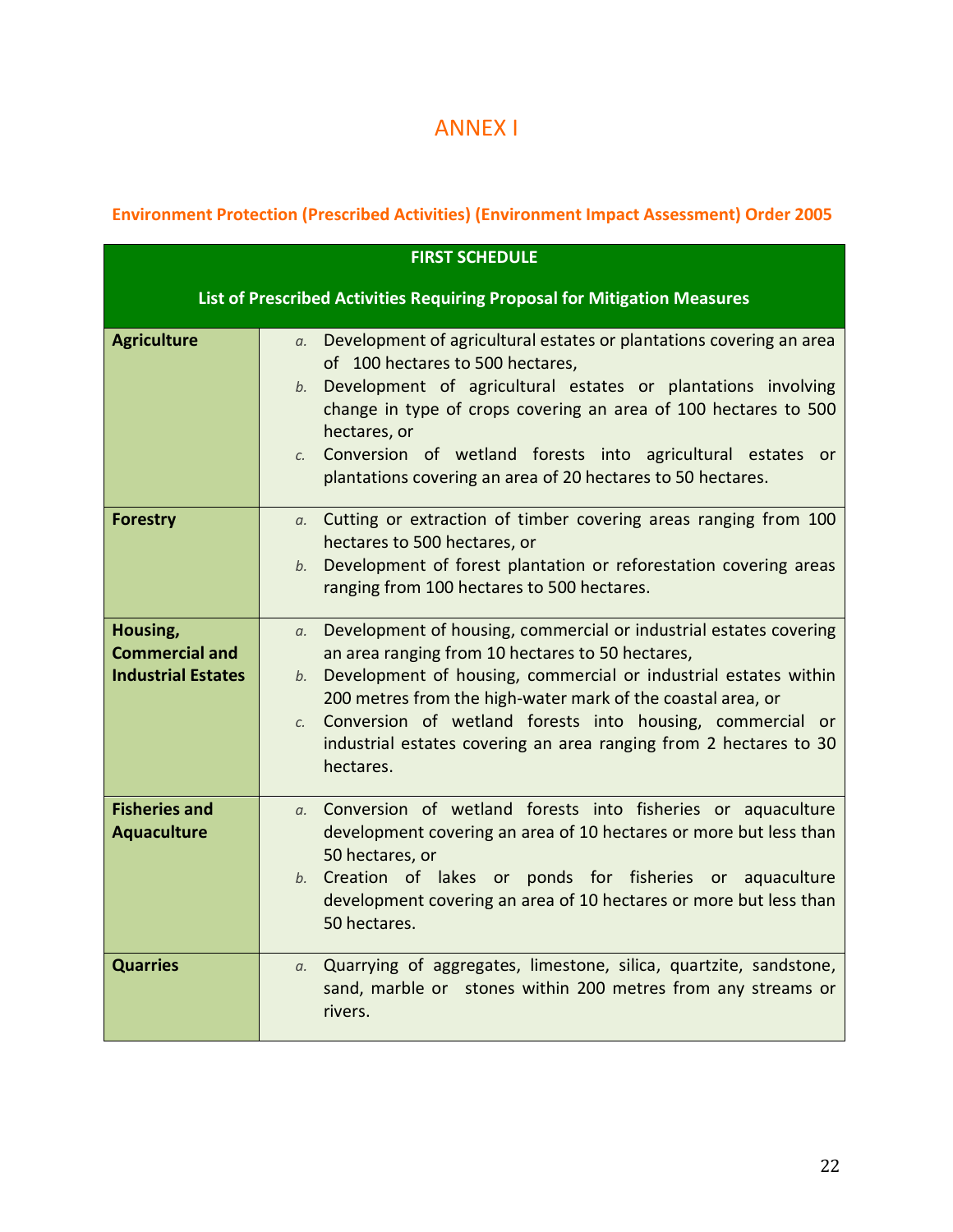| <b>Resorts and</b><br><b>Recreational</b><br><b>Development</b> | Development of resorts, recreational or tourism facilities covering<br>$\bullet$<br>an area ranging from 10 hectares to 30 hectares, or<br>Development of resorts, recreational or tourism facilities within<br>$\bullet$<br>200 metres from the high-water mark of the coastal area. |
|-----------------------------------------------------------------|---------------------------------------------------------------------------------------------------------------------------------------------------------------------------------------------------------------------------------------------------------------------------------------|
| <b>Other Activities</b>                                         | • Construction of buildings for public purposes within 200 metres                                                                                                                                                                                                                     |
| <b>Likely To Affect</b>                                         | from the high-water mark of the coastal area, or                                                                                                                                                                                                                                      |
| <b>Quality Of The</b>                                           | • Construction of open jetties with a length of 100 metres or more                                                                                                                                                                                                                    |
| <b>Environment</b>                                              | for commercial or public use along rivers or sea front.                                                                                                                                                                                                                               |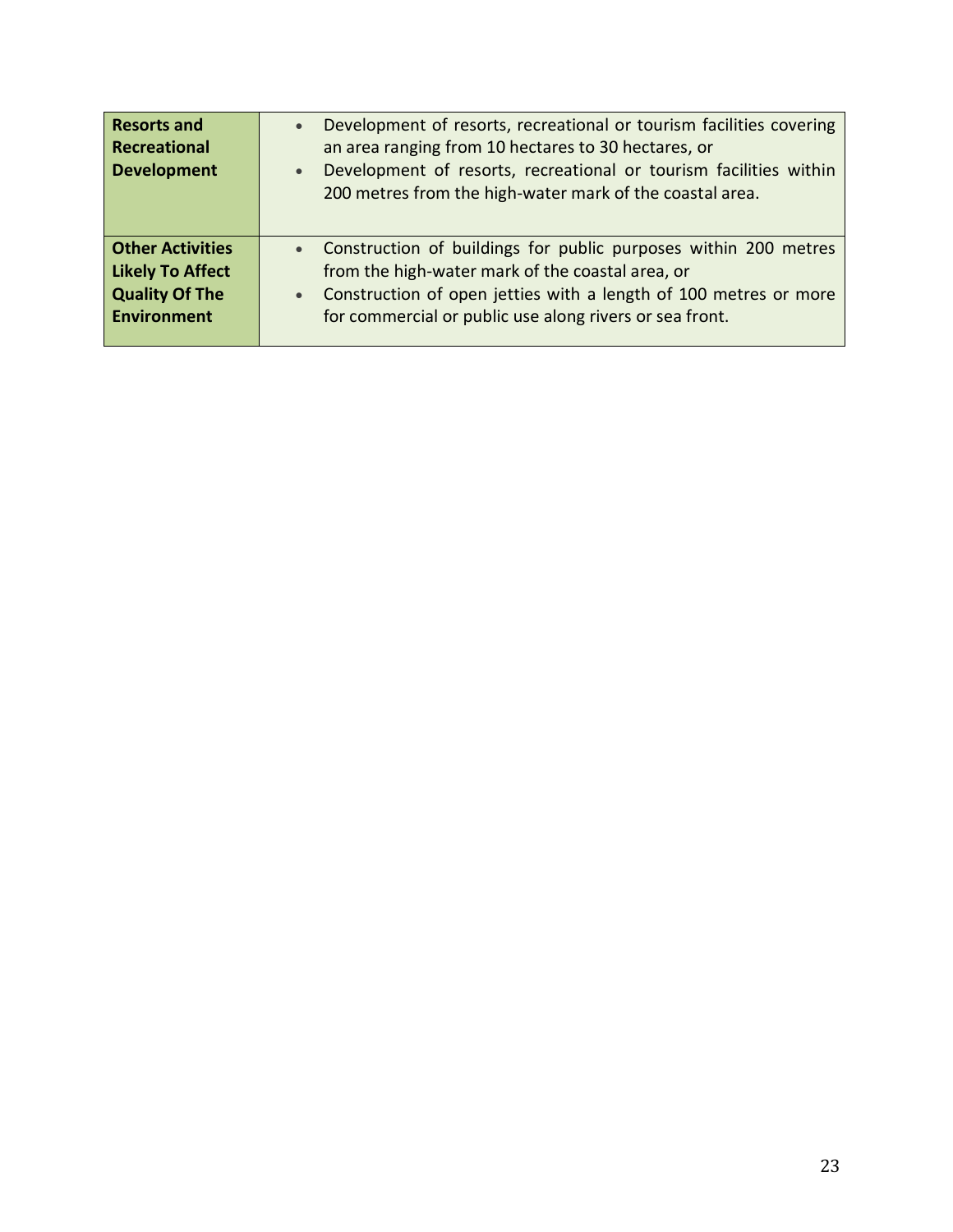|                                                                         | <b>SECOND SCHEDULE</b>                                                                                                                                                                                                                                                                                                                                                                                                                                                                                                       |
|-------------------------------------------------------------------------|------------------------------------------------------------------------------------------------------------------------------------------------------------------------------------------------------------------------------------------------------------------------------------------------------------------------------------------------------------------------------------------------------------------------------------------------------------------------------------------------------------------------------|
|                                                                         | List of Prescribed Activities Requiring Environmental Impact Assessment Report                                                                                                                                                                                                                                                                                                                                                                                                                                               |
| <b>Agriculture</b>                                                      | Development of agricultural estates or plantations covering an area<br>$a_{\cdot}$<br>of 500 hectares or more,<br>b. Development of agricultural estates or plantations involving change<br>in type of crops covering an area of 500 hectares or more,<br>Conversion of wetland forests into agricultural estates or plantations<br>C.<br>covering an area of 50 hectares or more, or<br>Agricultural programmes involving the settlement of 100 families or<br>d.<br>more.                                                  |
| <b>Forestry</b>                                                         | Felling or extraction of timber covering an area of 500 hectares or<br>а.<br>more, or<br>b. Development of forest plantation or reforestation covering an area<br>of 500 hectares or more.                                                                                                                                                                                                                                                                                                                                   |
| Housing,<br><b>Commercial Or</b><br><b>Industrial</b><br><b>Estates</b> | Development of housing, commercial or industrial estates covering<br>а.<br>an area of 50 hectares or more,<br>b. Conversion of wetland forests into housing, commercial or industrial<br>estates covering an area of 30 hectares or more,<br>Conversion of wetland forests into housing, commercial or industrial<br>$\mathcal{C}$ .<br>estates covering an area of 30 hectares or more, or<br>Development of housing, commercial or industrial estates on hills<br>d.<br>with slopes having gradient of 20 degrees or more. |
| <b>Drainage and</b><br><b>Irrigation</b>                                | Irrigation schemes covering an area of 500 hectares or more, or<br>а.<br>Drainage of wetland forests covering an area of 50 hectares or more.<br>b.                                                                                                                                                                                                                                                                                                                                                                          |
| Land<br><b>Reclamation</b>                                              | Reclamation of land by the sea or along river banks for development<br>а.<br>of housing, commercial or industrial estates, construction of major<br>roads, or other public purposes.                                                                                                                                                                                                                                                                                                                                         |
| <b>Wetlands</b>                                                         | Conversion of wetland forests into fisheries or aquaculture<br>$\alpha$ .<br>development covering an area of 50 hectares or more, or<br>Creation of lakes or ponds for fisheries or aquaculture development<br>b.<br>covering an area of 50 hectares or more.                                                                                                                                                                                                                                                                |
| <b>Mining</b>                                                           | Mining including open cast mining for minerals pursuant to any<br>a.<br>mining lease $-$ (a) covering an area of 20 hectares or more; or (b)<br>any form of mining which is likely to affect the landscape of the<br>mining area so as to require rehabilitation once the activity is<br>completed, or which involves the use of chemicals or explosives.                                                                                                                                                                    |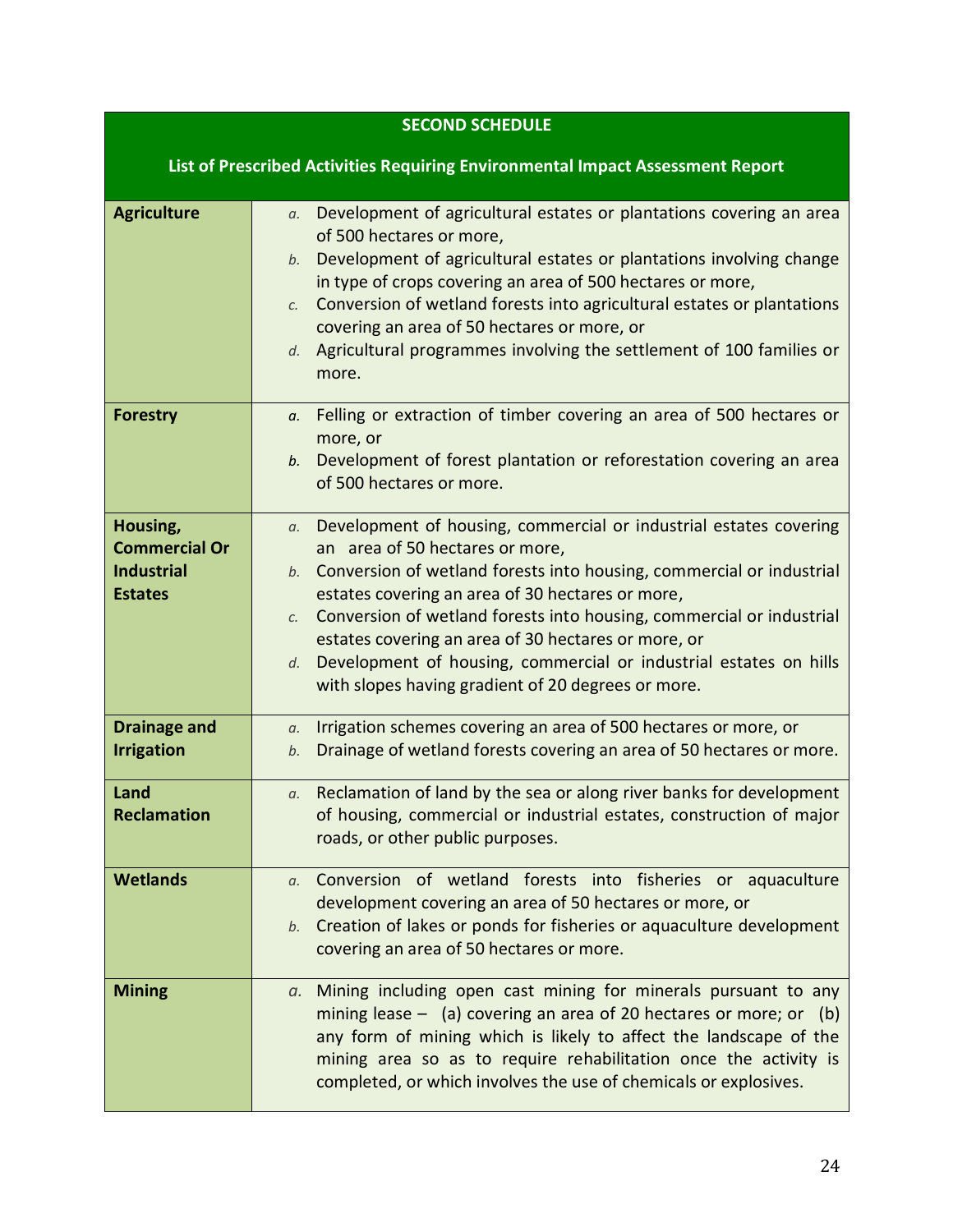| <b>Construction of</b><br><b>Dams</b><br>and<br><b>Hydro-Electric</b><br><b>Power Themes</b> | a. Construction of dams and hydro- electric power schemes involving<br>the following-<br>Dams over 15 metres high and ancillary structures covering an<br>area of 40 hectares or more,<br>Artificial lakes or reservoirs with a surface area covering 50<br>$\bullet$<br>hectares or more, or<br>Diversion of streams, rivers or watercourses.                                                                                                                                                                                                                                                                                                                                                                                                                                                                                    |
|----------------------------------------------------------------------------------------------|-----------------------------------------------------------------------------------------------------------------------------------------------------------------------------------------------------------------------------------------------------------------------------------------------------------------------------------------------------------------------------------------------------------------------------------------------------------------------------------------------------------------------------------------------------------------------------------------------------------------------------------------------------------------------------------------------------------------------------------------------------------------------------------------------------------------------------------|
| <b>Quarrying</b>                                                                             | $a.$ Quarrying of aggregates, limestone, silica, quartzite, sandstone,<br>sand, marble or stones for commercial or construction purposes<br>within 3 kilometres of $-$<br>Any existing settlement, residential, commercial or industrial<br>area, major roads, or any buildings for public purposes, or<br>Any area for which a licence, permit or approval has been<br>granted for development of settlement, residential,<br>commercial or industries area, major roads, or any buildings<br>for public purposes;<br>b. Earth work involving extraction, removal, filling or dumping of earth<br>with a volume of 40,000 cubic metres or more, or<br>Excavation or dredging of sand or rock materials from watercourses,<br>$\mathcal{C}$ .<br>streams, rivers, coastal area or sea for commercial or construction<br>purposes. |
| Resorts,<br><b>Recreational or</b><br><b>Tourism</b>                                         | Development of resorts, recreational or tourism facilities covering an<br>$a_{\cdot}$<br>area of 30 hectares or more,<br>b. Development of resorts, recreational or tourism facilities on hills<br>with slopes having gradient of 20 degrees or more, or<br>Development of golf courses<br>C <sub>1</sub>                                                                                                                                                                                                                                                                                                                                                                                                                                                                                                                         |
| <b>Water Supply</b>                                                                          | Construction of dams, artificial lakes or reservoirs with a surface<br>a.<br>area of 50 hectares or more for impounding water, or<br>Development of groundwater supply with a capacity of 4,500 cubic<br>b.<br>metres or more per day.                                                                                                                                                                                                                                                                                                                                                                                                                                                                                                                                                                                            |
| <b>Other Activities</b><br><b>Likely To Affect</b><br>Quality Of The<br><b>Environment</b>   | a. Construction of buildings for public purposes on hills with slope<br>having gradient of 20 degrees or more,<br>b. Construction or upgrading of major roads involving realignment and<br>widening through settlement, coastal areas or wetland forests, or on<br>hills with slopes with gradient of 20 degrees or more,<br>c. Construction of port facilities (including warehouses, container yards<br>and cargo storage facilities) for commercial use along rivers or sea<br>front, or sea front; or<br>d. Construction of closed landing jetties for commercial or public use                                                                                                                                                                                                                                               |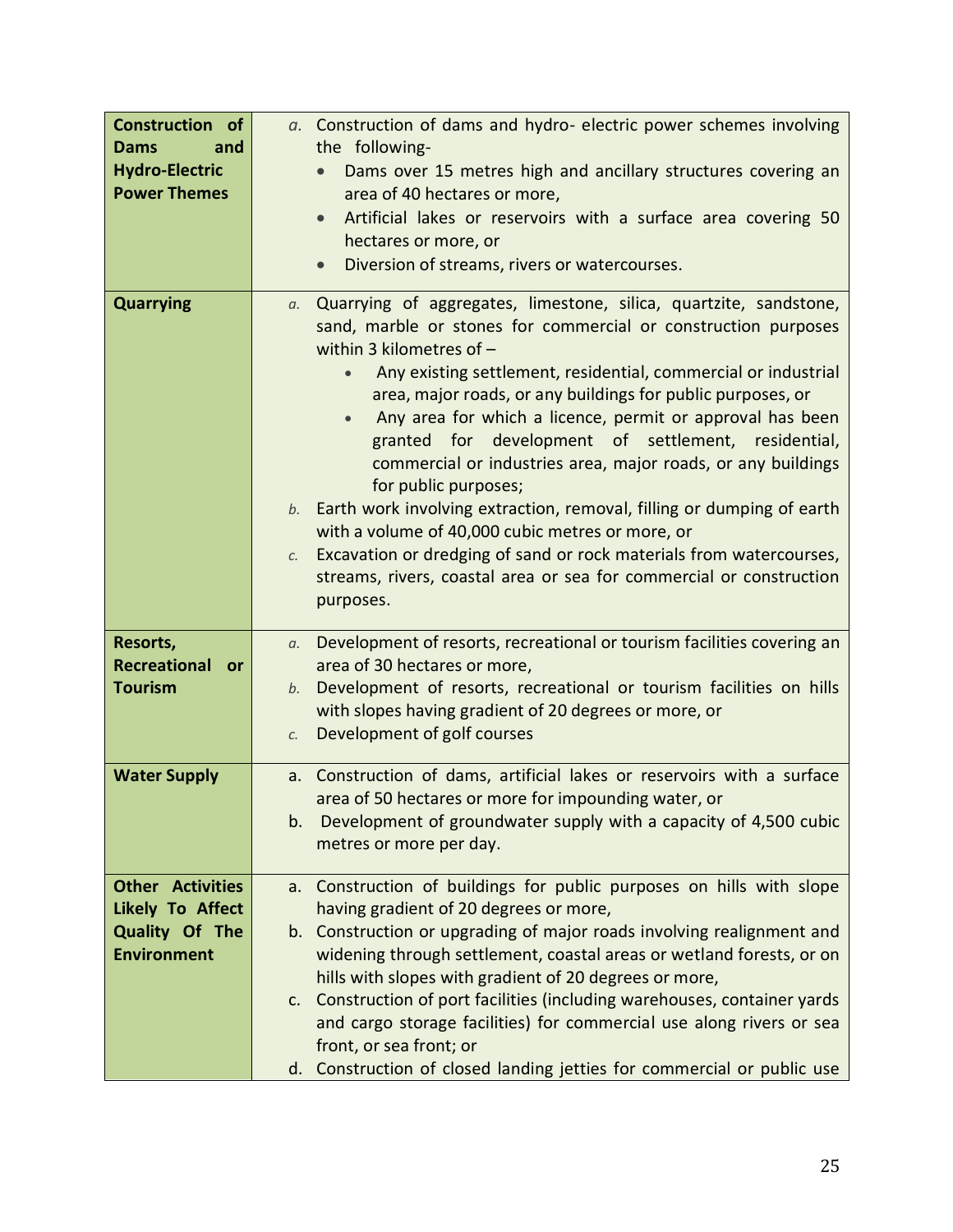| along rivers or sea front. |
|----------------------------|
|                            |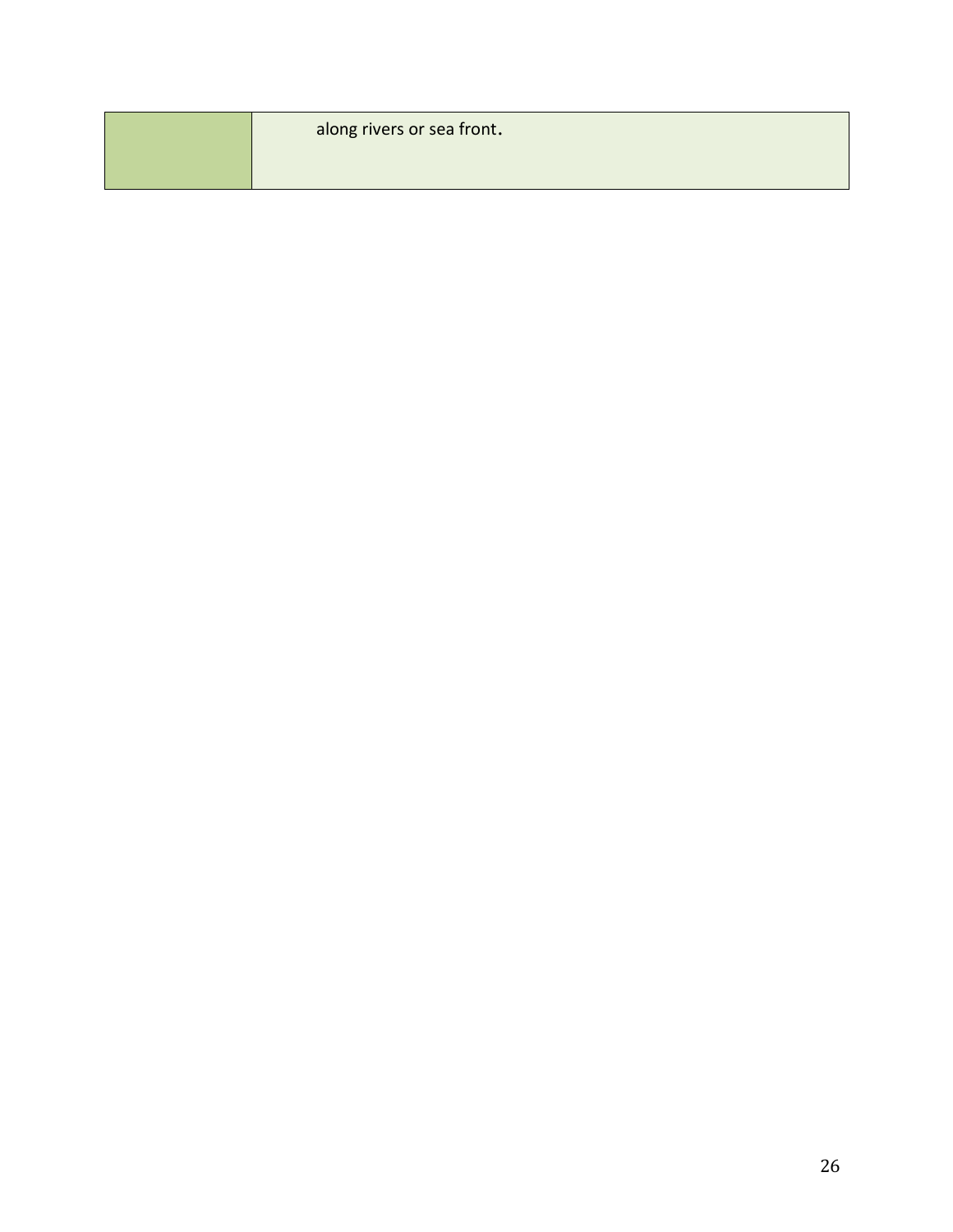## ANNEX II

#### **Offences and Penalties for Violations of Environment Protection Enactment**

Under Sections 51 to 58 of the Environment Protection Enactment (2002), any person found in violation of the following offences may be subject to a fine, imprisonment or both upon conviction.<sup>129</sup> Each day an offence continues unabated is considered a separate offence. The Director may compound these separate offences based on a minimum to maximum range. Any debt owed to the State of Sabah for offences committed under the Enactment must be paid into the Environment Protection Fund.

#### **Question**

l

Is there an up to date copy of the amended Environment Protection Enactment available? The newly amended Enactment has increased the penalties. However, the February 2013 version posted on SabahLaws.Net does not contain an up to date list of the Fines and Penalties.

| <b>Offences</b>                                                                     | <b>Penalties</b>                             |
|-------------------------------------------------------------------------------------|----------------------------------------------|
| Failure to comply with the terms and<br>conditions of an agreement of environmental | Maximum Fine: 100,000 Ringgit                |
| conditions under section (12)(5). <sup>130</sup>                                    | <b>Maximum Imprisonment Term: 5 Years</b>    |
|                                                                                     | <b>Compounding of Offence: Minimum of</b>    |
|                                                                                     | 5,000 to Maximum of 20,000 Ringgit           |
| Failure to comply with an abatement notice <sup>131</sup>                           | Maximum Fine: 50,000 Ringgit                 |
|                                                                                     | <b>Maximum Imprisonment Term: 2 Years</b>    |
|                                                                                     | <b>Compounding of Offence: Minimum 2,000</b> |
|                                                                                     | to Maximum of 10,000 Ringgit                 |

<sup>&</sup>lt;sup>129</sup> The Offenses and Penalties listed in the Annex may have changed from the recent 2012 amendment to the Environment Protection Enactment. The most recently released copy of the Environment Protection Enactment may not provide the most up to date information on Offences and Penalties.

 $130$  Section 12(5) refers to failure of an applicant who failed to abide by a signed an agreement of environmental conditions or mitigation declaration. Environment Protection Enactment 2002, Section 51.

<sup>&</sup>lt;sup>131</sup> Environment Protection Enactment 2002, Section 52.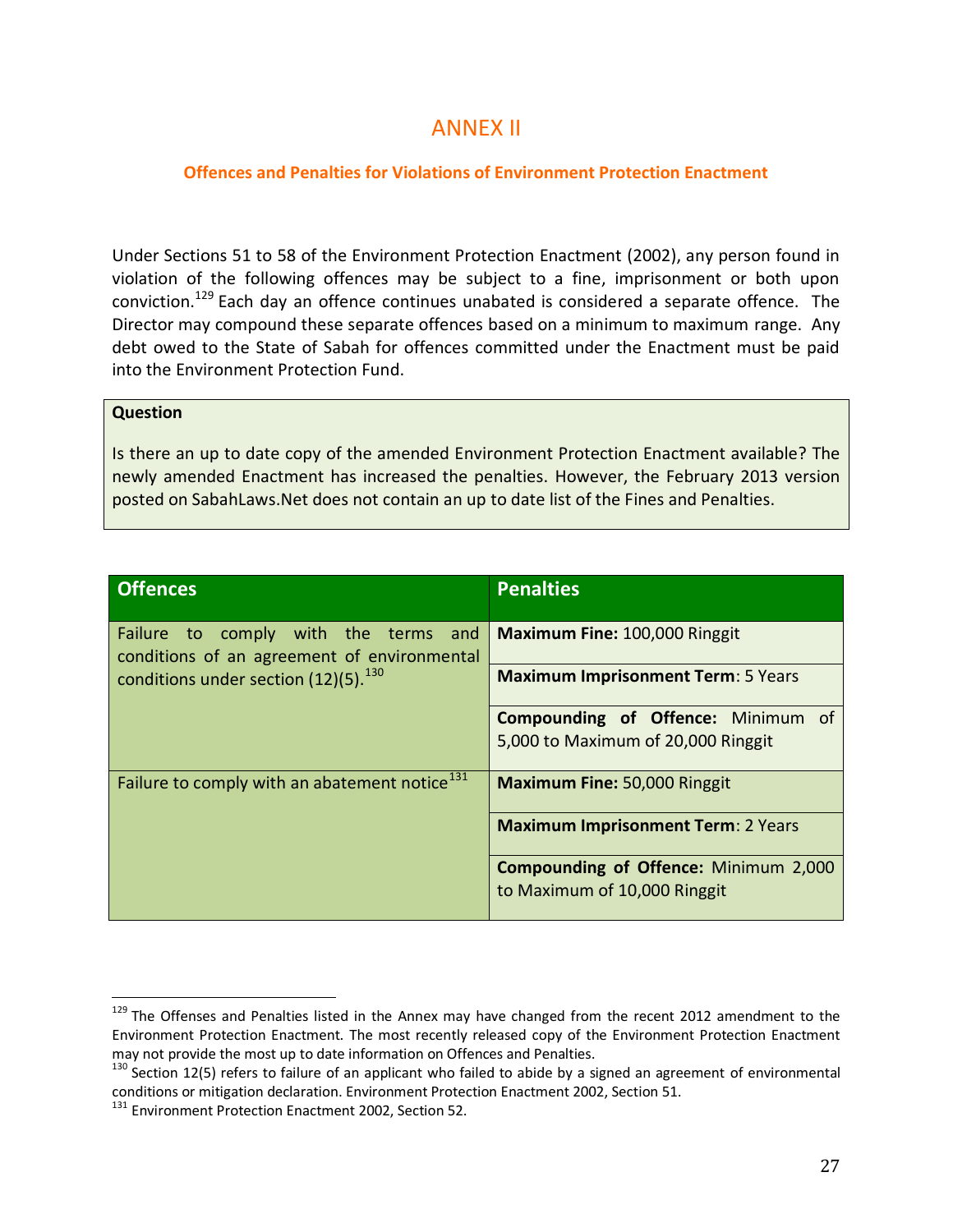| Failure to comply with the terms<br>and<br>conditions of a licence. <sup>132</sup>                 | Maximum Fine: 30,000 Ringgit                                                |
|----------------------------------------------------------------------------------------------------|-----------------------------------------------------------------------------|
|                                                                                                    | <b>Maximum Imprisonment Term: 1 Year</b>                                    |
|                                                                                                    | <b>Compounding of Offence: Minimum of 500</b>                               |
|                                                                                                    | Ringgit to Maximum of 5,000 Ringgit                                         |
| Failure to comply with the terms<br>and<br>conditions of a mitigation declaration under            | <b>Maximum Fine: 50,000 Ringgit</b>                                         |
| section $12(5)$ . $^{133}$                                                                         | <b>Maximum Imprisonment Term: 2 Years</b>                                   |
|                                                                                                    | Compounding of Offence: Minimum 2,000                                       |
|                                                                                                    | Ringgit to Maximum of 10,000 Ringgit                                        |
| Possession of a letter of authority without the<br>approval of the Director or impersonating as an | Maximum Fine: 10,000 Ringgit                                                |
| environmental enforcement officer. <sup>134</sup>                                                  | <b>Maximum Imprisonment Term: 1 year</b>                                    |
|                                                                                                    | Compounding of Offence: Minimum 100                                         |
|                                                                                                    | Ringgit to Maximum of 10,000 Ringgit                                        |
| Willful obstruction, hindrance, resistance or<br>deception performed on the Director or any        | Maximum Fine: 10,000 Ringgit                                                |
| authorized environmental enforcement officer<br>in the execution of any of the following powers    | <b>Maximum Imprisonment Term: 1 Year</b>                                    |
| under the Enactment. <sup>135</sup>                                                                | Compounding of Offence: Minimum 100<br>Ringgit to Maximum of 10,000 Ringgit |

 $\overline{a}$ 

<sup>&</sup>lt;sup>132</sup> Environment Protection Enactment 2002, Section 53.

<sup>&</sup>lt;sup>133</sup> Environment Protection Enactment 2002, Section 54.

<sup>&</sup>lt;sup>134</sup> Environment Protection Enactment 2002, Section 55.

<sup>&</sup>lt;sup>135</sup> Environment Protection Enactment 2002, Section 56.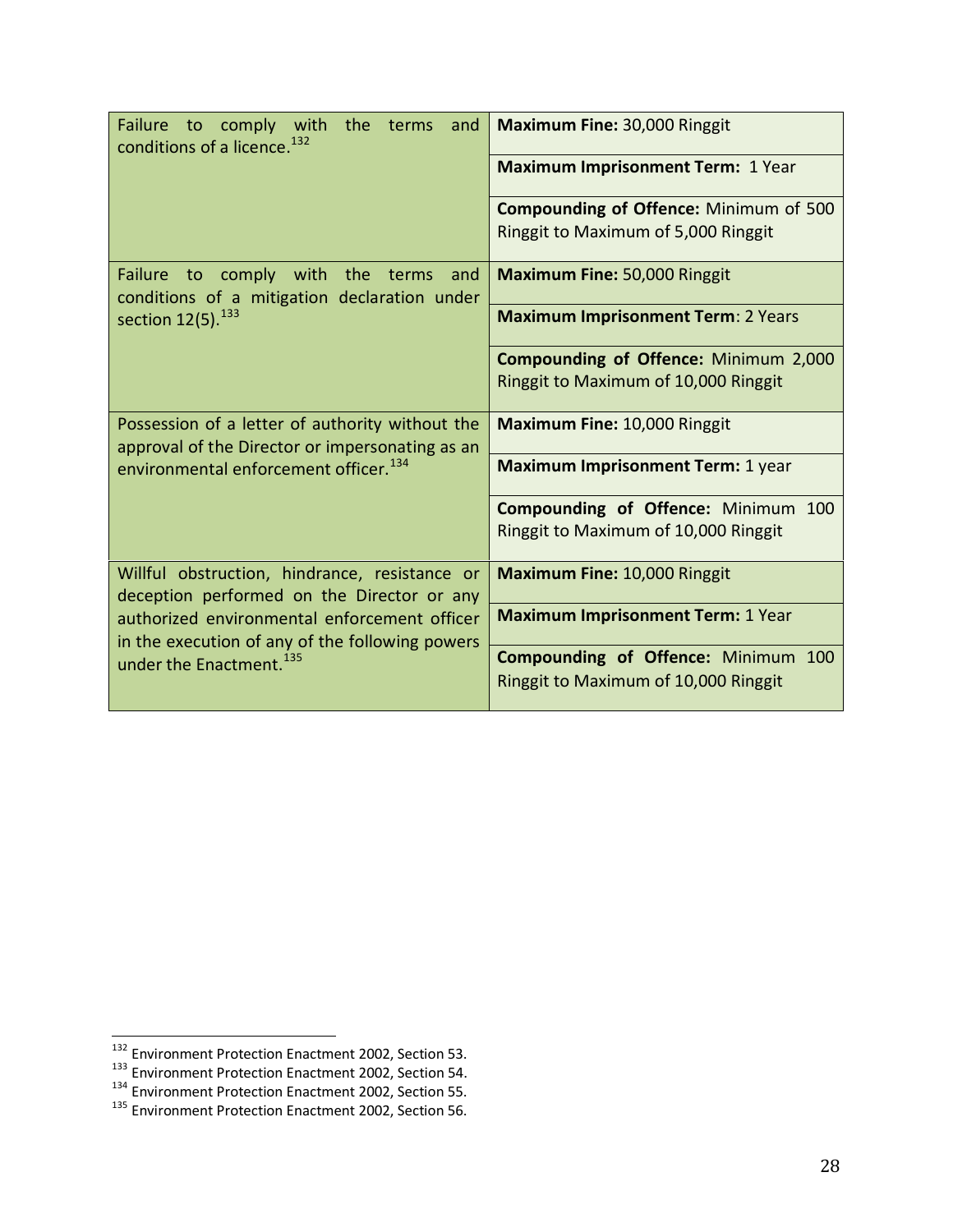## ANNEX III

**Environment Protection (Prescribed Activities) (Environment Impact Assessment) Order 2005**

|                                                                | <b>FIRST SCHEDULE</b>                                                                                                                                                                                                                                                                                                                                                                                                    |
|----------------------------------------------------------------|--------------------------------------------------------------------------------------------------------------------------------------------------------------------------------------------------------------------------------------------------------------------------------------------------------------------------------------------------------------------------------------------------------------------------|
|                                                                | List of Prescribed Activities Requiring Proposal for Mitigation Measures                                                                                                                                                                                                                                                                                                                                                 |
| <b>Agriculture</b>                                             | Development of agricultural estates or plantations covering an area<br>d.<br>of 100 hectares to 500 hectares,<br>Development of agricultural estates or plantations involving<br>e.<br>change in type of crops covering an area of 100 hectares to 500<br>hectares, or<br>Conversion of wetland forests into agricultural estates<br>f.<br><b>or</b><br>plantations covering an area of 20 hectares to 50 hectares.      |
| <b>Forestry</b>                                                | Cutting or extraction of timber covering areas ranging from 100<br>$\mathcal{C}$ .<br>hectares to 500 hectares, or<br>Development of forest plantation or reforestation covering areas<br>d.<br>ranging from 100 hectares to 500 hectares.                                                                                                                                                                               |
| Housing,<br><b>Commercial and</b><br><b>Industrial Estates</b> | Development of housing, commercial or industrial estates covering<br>d.<br>an area ranging from 10 hectares to 50 hectares,<br>Development of housing, commercial or industrial estates within<br>e.<br>200 metres from the high-water mark of the coastal area, or<br>Conversion of wetland forests into housing, commercial or<br>f.<br>industrial estates covering an area ranging from 2 hectares to 30<br>hectares. |
| <b>Fisheries and</b><br><b>Aquaculture</b>                     | Conversion of wetland forests into fisheries or aquaculture<br>$\mathcal{C}$ .<br>development covering an area of 10 hectares or more but less than<br>50 hectares, or<br>d. Creation of lakes or ponds for fisheries or aquaculture<br>development covering an area of 10 hectares or more but less than<br>50 hectares.                                                                                                |
| <b>Quarries</b>                                                | Quarrying of aggregates, limestone, silica, quartzite, sandstone,<br>b.<br>sand, marble or stones within 200 metres from any streams or<br>rivers.                                                                                                                                                                                                                                                                       |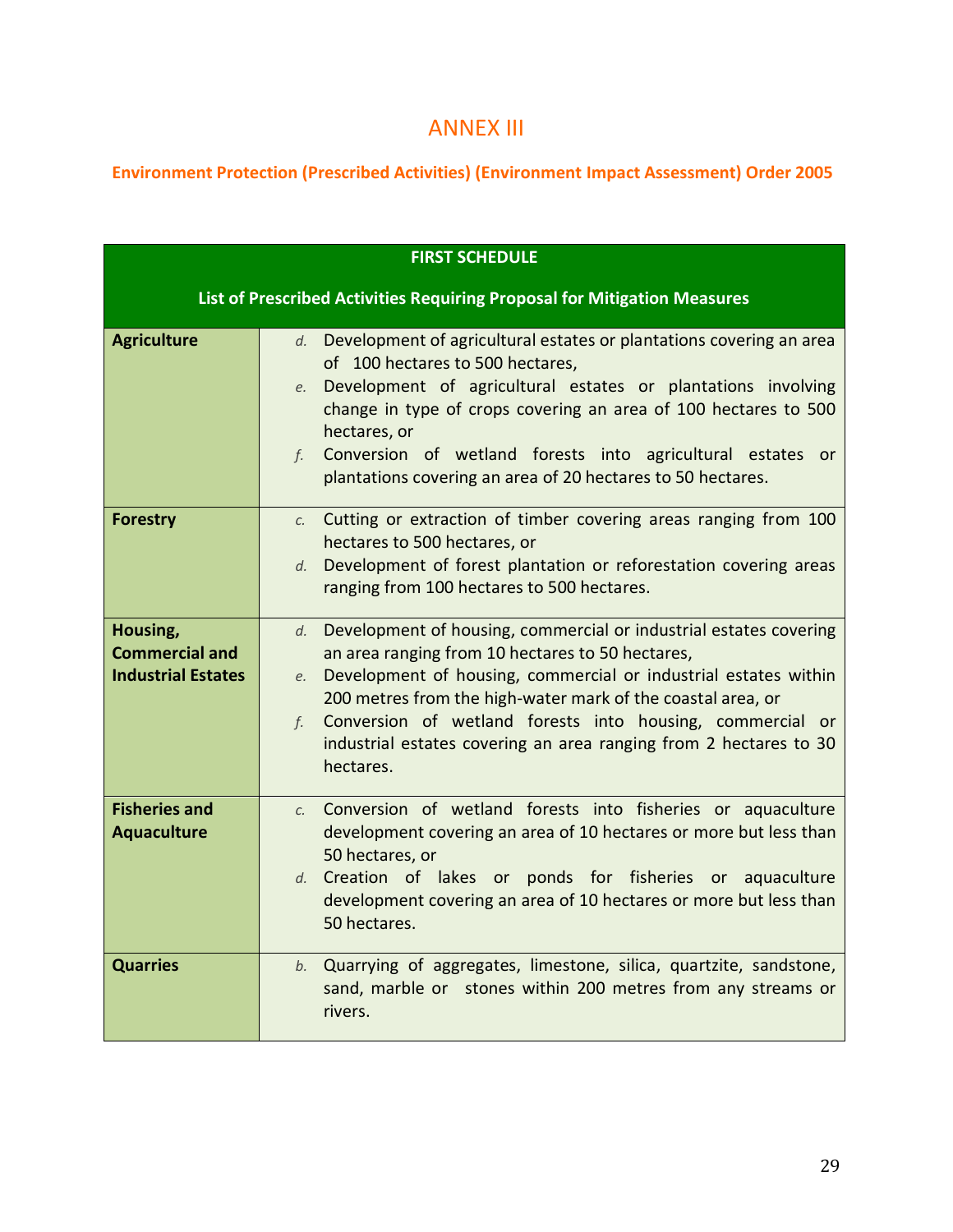| <b>Resorts and</b><br><b>Recreational</b><br><b>Development</b> | Development of resorts, recreational or tourism facilities covering<br>$\bullet$<br>an area ranging from 10 hectares to 30 hectares, or<br>Development of resorts, recreational or tourism facilities within<br>$\bullet$<br>200 metres from the high-water mark of the coastal area. |
|-----------------------------------------------------------------|---------------------------------------------------------------------------------------------------------------------------------------------------------------------------------------------------------------------------------------------------------------------------------------|
| <b>Other Activities</b>                                         | • Construction of buildings for public purposes within 200 metres                                                                                                                                                                                                                     |
| <b>Likely To Affect</b>                                         | from the high-water mark of the coastal area, or                                                                                                                                                                                                                                      |
| <b>Quality Of The</b>                                           | • Construction of open jetties with a length of 100 metres or more                                                                                                                                                                                                                    |
| <b>Environment</b>                                              | for commercial or public use along rivers or sea front.                                                                                                                                                                                                                               |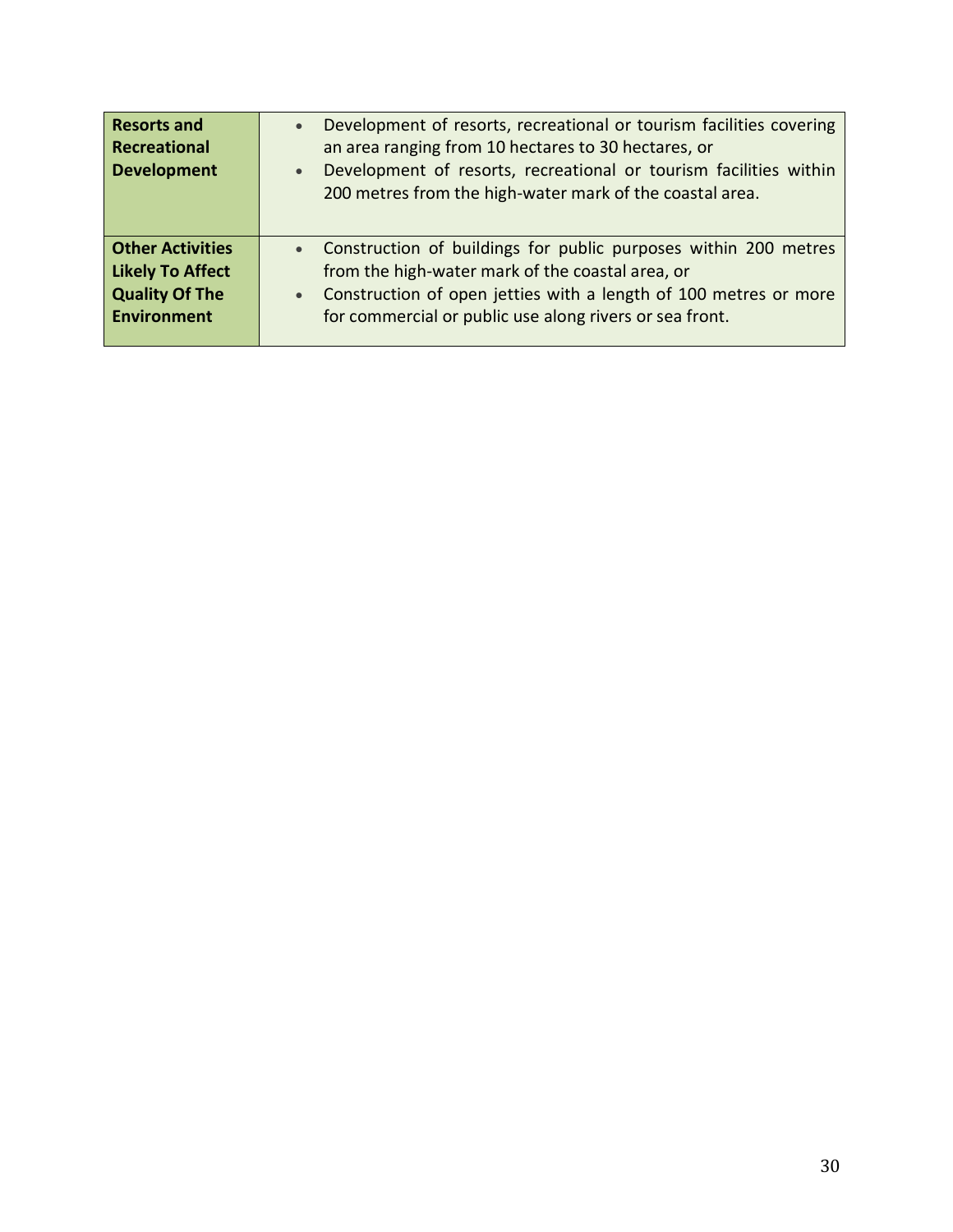|                                                                         | <b>SECOND SCHEDULE</b>                                                                                                                                                                                                                                                                                                                                                                                                                                                                                                   |
|-------------------------------------------------------------------------|--------------------------------------------------------------------------------------------------------------------------------------------------------------------------------------------------------------------------------------------------------------------------------------------------------------------------------------------------------------------------------------------------------------------------------------------------------------------------------------------------------------------------|
|                                                                         | List of Prescribed Activities Requiring Environmental Impact Assessment Report                                                                                                                                                                                                                                                                                                                                                                                                                                           |
| <b>Agriculture</b>                                                      | Development of agricultural estates or plantations covering an area<br>e.<br>of 500 hectares or more,<br>Development of agricultural estates or plantations involving change<br>f.<br>in type of crops covering an area of 500 hectares or more,<br>Conversion of wetland forests into agricultural estates or plantations<br>$q$ .<br>covering an area of 50 hectares or more, or<br>Agricultural programmes involving the settlement of 100 families or<br>h.<br>more.                                                 |
| <b>Forestry</b>                                                         | Felling or extraction of timber covering an area of 500 hectares or<br>$\mathcal{C}$ .<br>more, or<br>Development of forest plantation or reforestation covering an area<br>d.<br>of 500 hectares or more.                                                                                                                                                                                                                                                                                                               |
| Housing,<br><b>Commercial</b><br><b>Or Industrial</b><br><b>Estates</b> | Development of housing, commercial or industrial estates covering<br>e.<br>an area of 50 hectares or more,<br>Conversion of wetland forests into housing, commercial or industrial<br>f.<br>estates covering an area of 30 hectares or more,<br>Conversion of wetland forests into housing, commercial or industrial<br>$g$ .<br>estates covering an area of 30 hectares or more, or<br>Development of housing, commercial or industrial estates on hills<br>$h$ .<br>with slopes having gradient of 20 degrees or more. |
| <b>Drainage and</b><br><b>Irrigation</b>                                | Irrigation schemes covering an area of 500 hectares or more, or<br>C.<br>Drainage of wetland forests covering an area of 50 hectares or more.<br>d.                                                                                                                                                                                                                                                                                                                                                                      |
| Land<br><b>Reclamation</b>                                              | Reclamation of land by the sea or along river banks for development<br>b.<br>of housing, commercial or industrial estates, construction of major<br>roads, or other public purposes.                                                                                                                                                                                                                                                                                                                                     |
| <b>Wetlands</b>                                                         | Conversion of wetland forests into fisheries or aquaculture<br>$\mathcal{C}$ .<br>development covering an area of 50 hectares or more, or<br>$d.$ Creation of lakes or ponds for fisheries or aquaculture development<br>covering an area of 50 hectares or more.                                                                                                                                                                                                                                                        |
| <b>Mining</b>                                                           | Mining including open cast mining for minerals pursuant to any<br>b.<br>mining lease $-$ (a) covering an area of 20 hectares or more; or (b)<br>any form of mining which is likely to affect the landscape of the<br>mining area so as to require rehabilitation once the activity is<br>completed, or which involves the use of chemicals or explosives.                                                                                                                                                                |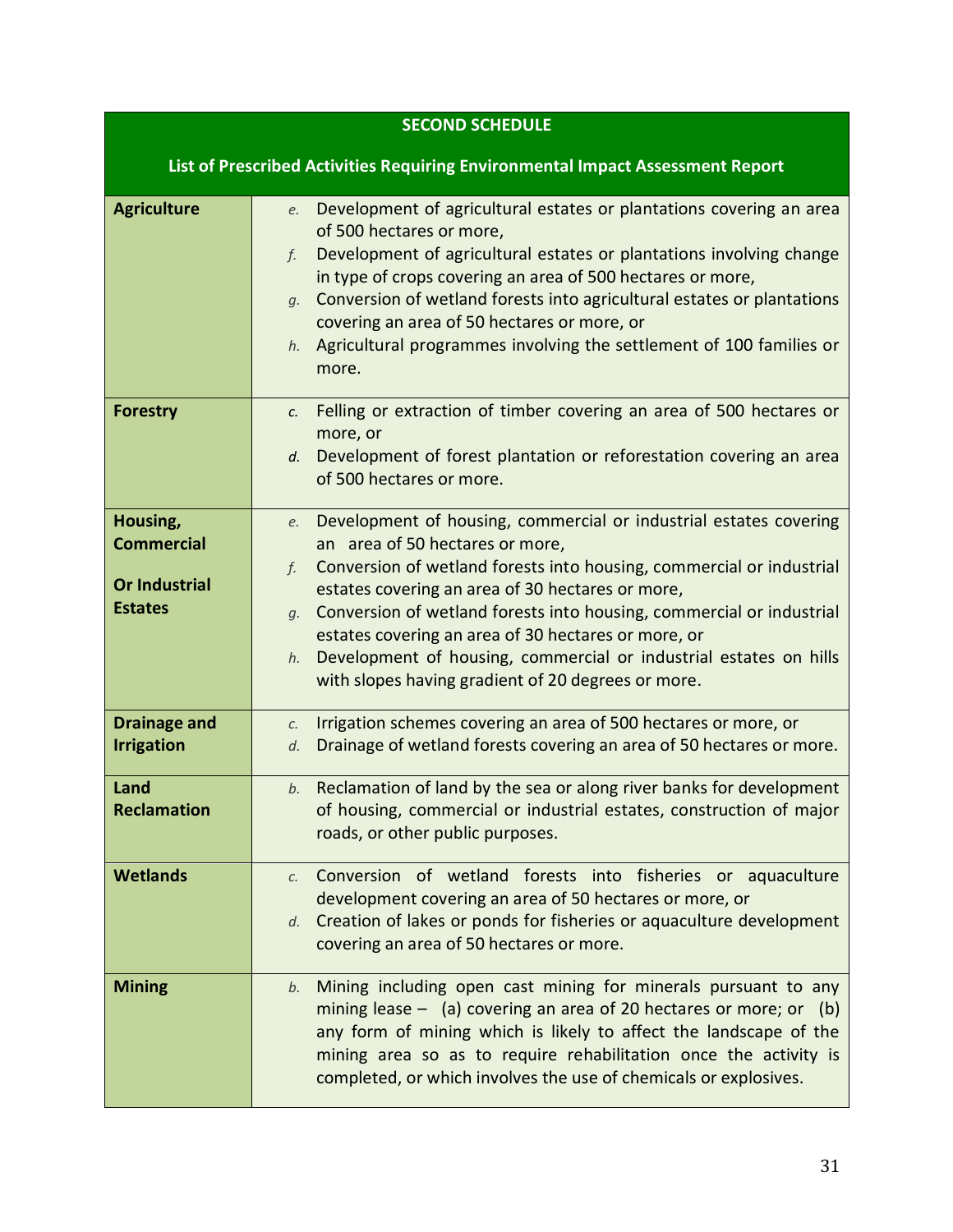|                                      | b. Construction of dams and hydro- electric power schemes involving<br>the following-                                                                                                                                                                                                                                                                                                                                                                                                                                                                                                                                                                                                                                                                                                                                        |
|--------------------------------------|------------------------------------------------------------------------------------------------------------------------------------------------------------------------------------------------------------------------------------------------------------------------------------------------------------------------------------------------------------------------------------------------------------------------------------------------------------------------------------------------------------------------------------------------------------------------------------------------------------------------------------------------------------------------------------------------------------------------------------------------------------------------------------------------------------------------------|
|                                      | Dams over 15 metres high and ancillary structures covering an area<br>of 40 hectares or more,                                                                                                                                                                                                                                                                                                                                                                                                                                                                                                                                                                                                                                                                                                                                |
|                                      | Artificial lakes or reservoirs with a surface area covering 50 hectares<br>or more, or                                                                                                                                                                                                                                                                                                                                                                                                                                                                                                                                                                                                                                                                                                                                       |
|                                      | Diversion of streams, rivers or watercourses.                                                                                                                                                                                                                                                                                                                                                                                                                                                                                                                                                                                                                                                                                                                                                                                |
| <b>Quarrying</b>                     | d. Quarrying of aggregates, limestone, silica, quartzite, sandstone,<br>sand, marble or stones for commercial or construction purposes<br>within 3 kilometres of -<br>Any existing settlement, residential, commercial or industrial<br>$\bullet$<br>area, major roads, or any buildings for public purposes, or<br>Any area for which a licence, permit or approval has been<br>granted for development of settlement, residential,<br>commercial or industries area, major roads, or any buildings<br>for public purposes;<br>e. Earth work involving extraction, removal, filling or dumping of earth<br>with a volume of 40,000 cubic metres or more, or<br>$f.$ Excavation or dredging of sand or rock materials from watercourses,<br>streams, rivers, coastal area or sea for commercial or construction<br>purposes. |
| Resorts,                             | d. Development of resorts, recreational or tourism facilities covering an                                                                                                                                                                                                                                                                                                                                                                                                                                                                                                                                                                                                                                                                                                                                                    |
| Recreational or<br><b>Tourism</b>    | area of 30 hectares or more,<br>e. Development of resorts, recreational or tourism facilities on hills                                                                                                                                                                                                                                                                                                                                                                                                                                                                                                                                                                                                                                                                                                                       |
|                                      | with slopes having gradient of 20 degrees or more, or                                                                                                                                                                                                                                                                                                                                                                                                                                                                                                                                                                                                                                                                                                                                                                        |
|                                      | Development of golf courses<br>f <sub>1</sub>                                                                                                                                                                                                                                                                                                                                                                                                                                                                                                                                                                                                                                                                                                                                                                                |
| <b>Water Supply</b>                  | c. Construction of dams, artificial lakes or reservoirs with a surface                                                                                                                                                                                                                                                                                                                                                                                                                                                                                                                                                                                                                                                                                                                                                       |
|                                      | area of 50 hectares or more for impounding water, or<br>d. Development of groundwater supply with a capacity of 4,500 cubic                                                                                                                                                                                                                                                                                                                                                                                                                                                                                                                                                                                                                                                                                                  |
|                                      | metres or more per day.                                                                                                                                                                                                                                                                                                                                                                                                                                                                                                                                                                                                                                                                                                                                                                                                      |
| <b>Other Activities</b>              | e. Construction of buildings for public purposes on hills with slope                                                                                                                                                                                                                                                                                                                                                                                                                                                                                                                                                                                                                                                                                                                                                         |
| <b>Likely To Affect</b>              | having gradient of 20 degrees or more,                                                                                                                                                                                                                                                                                                                                                                                                                                                                                                                                                                                                                                                                                                                                                                                       |
| Quality Of The<br><b>Environment</b> | Construction or upgrading of major roads involving realignment and<br>f.<br>widening through settlement, coastal areas or wetland forests, or on                                                                                                                                                                                                                                                                                                                                                                                                                                                                                                                                                                                                                                                                             |
|                                      | hills with slopes with gradient of 20 degrees or more,                                                                                                                                                                                                                                                                                                                                                                                                                                                                                                                                                                                                                                                                                                                                                                       |
|                                      | g. Construction of port facilities (including warehouses, container yards<br>and cargo storage facilities) for commercial use along rivers or sea<br>front, or sea front; or                                                                                                                                                                                                                                                                                                                                                                                                                                                                                                                                                                                                                                                 |